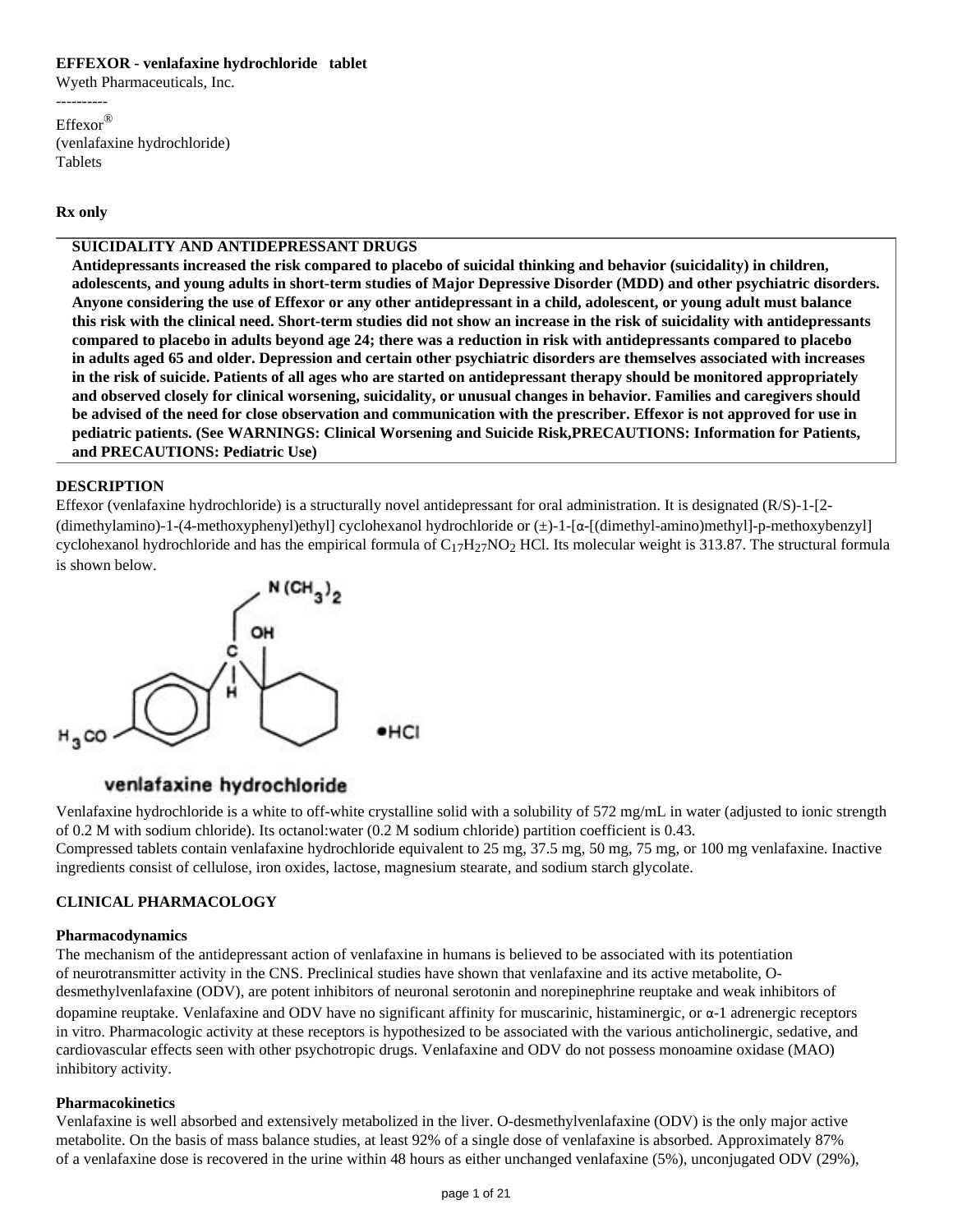conjugated ODV (26%), or other minor inactive metabolites (27%). Renal elimination of venlafaxine and its metabolites is the primary route of excretion. The relative bioavailability of venlafaxine from a tablet was 100% when compared to an oral solution. Food has no significant effect on the absorption of venlafaxine or on the formation of ODV.

The degree of binding of venlafaxine to human plasma is  $27\% \pm 2\%$  at concentrations ranging from 2.5 to 2215 ng/mL. The degree of ODV binding to human plasma is  $30\% \pm 12\%$  at concentrations ranging from 100 to 500 ng/mL. Protein-binding-induced drug interactions with venlafaxine are not expected.

 Steady-state concentrations of both venlafaxine and ODV in plasma were attained within 3 days of multiple-dose therapy. Venlafaxine and ODV exhibited linear kinetics over the dose range of 75 to 450 mg total dose per day (administered on a q8h schedule). Plasma clearance, elimination half-life and steady-state volume of distribution were unaltered for both venlafaxine and ODV after multipledosing. Mean  $\pm$  SD steady-state plasma clearance of venlafaxine and ODV is  $1.3 \pm 0.6$  and  $0.4 \pm 0.2$  L/h/kg, respectively; elimination half-life is  $5 \pm 2$  and  $11 \pm 2$  hours, respectively; and steady-state volume of distribution is  $7.5 \pm 3.7$  L/kg and  $5.7 \pm 1.8$  L/kg, respectively. When equal daily doses of venlafaxine were administered as either b.i.d. or t.i.d. regimens, the drug exposure (AUC) and fluctuation in plasma levels of venlafaxine and ODV were comparable following both regimens.

## Age and Gender

 A pharmacokinetic analysis of 404 venlafaxine-treated patients from two studies involving both b.i.d. and t.i.d. regimens showed that dose-normalized trough plasma levels of either venlafaxine or ODV were unaltered due to age or gender differences. Dosage adjustment based upon the age or gender of a patient is generally not necessary (see **DOSAGE AND ADMINISTRATION**).

## Liver Disease

 In 9 subjects with hepatic cirrhosis, the pharmacokinetic disposition of both venlafaxine and ODV was significantly altered after oral administration of venlafaxine. Venlafaxine elimination half-life was prolonged by about 30%, and clearance decreased by about 50% in cirrhotic subjects compared to normal subjects. ODV elimination half-life was prolonged by about 60% and clearance decreased by about 30% in cirrhotic subjects compared to normal subjects. A large degree of intersubject variability was noted. Three patients with more severe cirrhosis had a more substantial decrease in venlafaxine clearance (about 90%) compared to normal subjects.

In a second study, venlafaxine was administered orally and intravenously in normal  $(n = 21)$  subjects, and in Child-Pugh A  $(n = 8)$  and Child-Pugh B (n = 11) subjects (mildly and moderately impaired, respectively). Venlafaxine oral bioavailability was increased 2-3 fold, oral elimination half-life was approximately twice as long and oral clearance was reduced by more than half, compared to normal subjects. In hepatically impaired subjects, ODV oral elimination half-life was prolonged by about 40%, while oral clearance for ODV was similar to that for normal subjects. A large degree of intersubject variability was noted.

Dosage adjustment is necessary in these hepatically impaired patients (see **DOSAGE AND ADMINISTRATION**).

## Renal Disease

 In a renal impairment study, venlafaxine elimination half-life after oral administration was prolonged by about 50% and clearance was reduced by about 24% in renally impaired patients (GFR = 10-70 mL/min), compared to normal subjects. In dialysis patients, venlafaxine elimination half-life was prolonged by about 180% and clearance was reduced by about 57% compared to normal subjects. Similarly, ODV elimination half-life was prolonged by about 40% although clearance was unchanged in patients with renal impairment (GFR = 10-70 mL/min) compared to normal subjects. In dialysis patients, ODV elimination half-life was prolonged by about 142% and clearance was reduced by about 56%, compared to normal subjects. A large degree of intersubject variability was noted.

Dosage adjustment is necessary in these patients (see **DOSAGE AND ADMINISTRATION**).

## **CLINICAL TRIALS**

 The efficacy of Effexor (venlafaxine hydrochloride) as a treatment for major depressive disorder was established in 5 placebo- controlled, short-term trials. Four of these were 6-week trials in adult outpatients meeting DSM-III or DSM-III-R criteria for major depression: two involving dose titration with Effexor in a range of 75 to 225 mg/day (t.i.d. schedule), the third involving fixed Effexor doses of 75, 225, and 375 mg/day (t.i.d. schedule), and the fourth involving doses of 25, 75, and 200 mg/day (b.i.d. schedule). The fifth was a 4-week study of adult inpatients meeting DSM-III-R criteria for major depression with melancholia whose Effexor doses were titrated in a range of 150 to 375 mg/day (t.i.d. schedule). In these 5 studies, Effexor was shown to be significantly superior to placebo on at least 2 of the following 3 measures: Hamilton Depression Rating Scale (total score), Hamilton depressed mood item, and Clinical Global Impression-Severity of Illness rating. Doses from 75 to 225 mg/day were superior to placebo in outpatient studies and a mean dose of about 350 mg/day was effective in inpatients. Data from the 2 fixed-dose outpatient studies were suggestive of a dose-response relationship in the range of 75 to 225 mg/day. There was no suggestion of increased response with doses greater than 225 mg/day.

 While there were no efficacy studies focusing specifically on an elderly population, elderly patients were included among the patients studied. Overall, approximately 2/3 of all patients in these trials were women. Exploratory analyses for age and gender effects on outcome did not suggest any differential responsiveness on the basis of age or sex.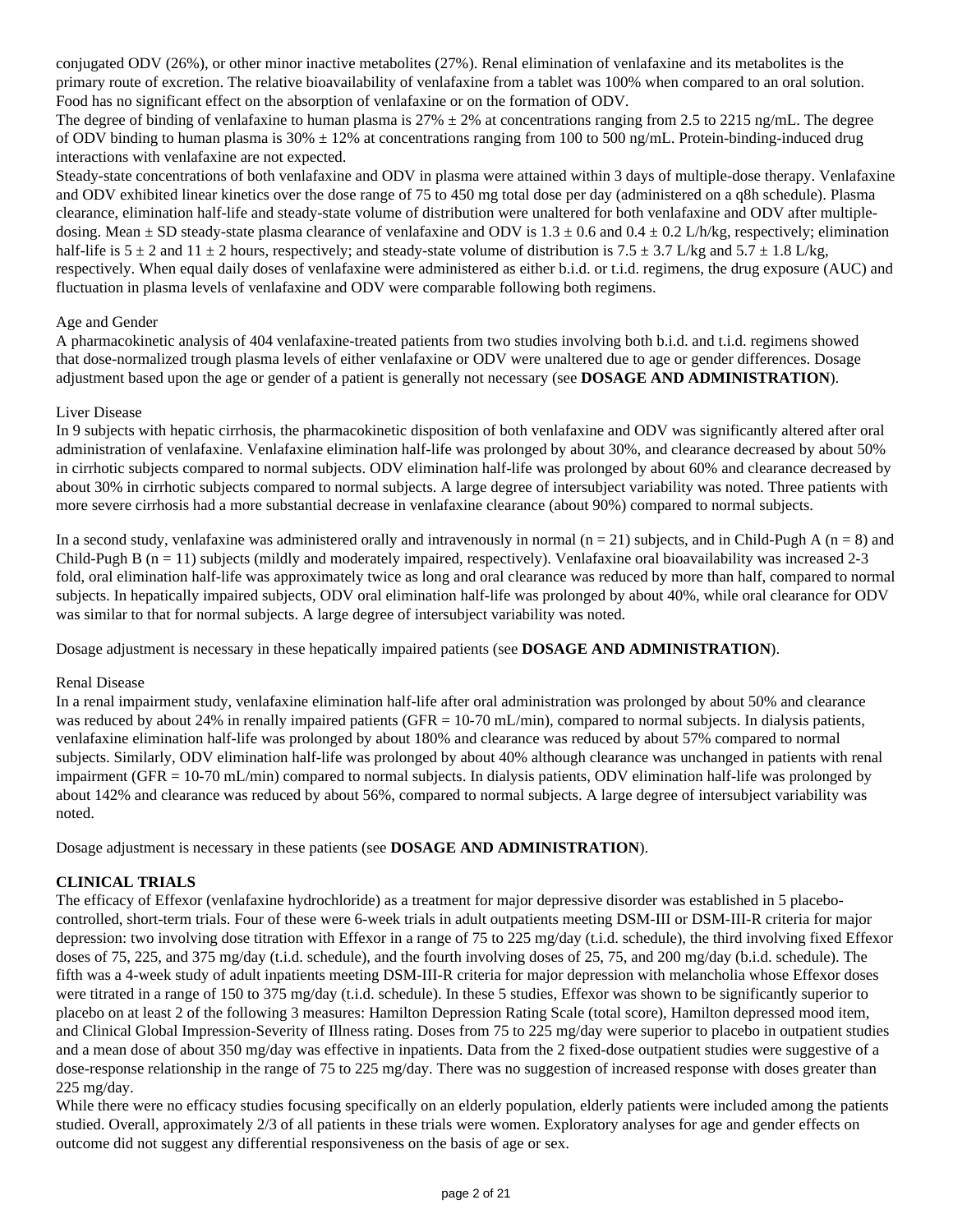In one longer-term study, adult outpatients meeting DSM-IV criteria for major depressive disorder who had responded during an 8-week open trial on Effexor XR (75, 150, or 225 mg, qAM) were randomized to continuation of their same Effexor XR dose or to placebo, for up to 26 weeks of observation for relapse. Response during the open phase was defined as a CGI Severity of Illness item score of ≤3 and a HAM-D-21 total score of ≤10 at the day 56 evaluation. Relapse during the double-blind phase was defined as follows: (1) a reappearance of major depressive disorder as defined by DSM-IV criteria and a CGI Severity of Illness item score of ≥4 (moderately ill), (2) 2 consecutive CGI Severity of Illness item scores of ≥4, or (3) a final CGI Severity of Illness item score of ≥4 for any patient who withdrew from the study for any reason. Patients receiving continued Effexor XR treatment experienced significantly lower relapse rates over the subsequent 26 weeks compared with those receiving placebo.

 In a second longer-term trial, adult outpatients meeting DSM-III-R criteria for major depression, recurrent type, who had responded (HAM-D-21 total score ≤12 at the day 56 evaluation) and continued to be improved [defined as the following criteria being met for days 56 through 180: (1) no HAM-D-21 total score ≥20; (2) no more than 2 HAM-D-21 total scores >10; and (3) no single CGI Severity of Illness item score ≥4 (moderately ill)] during an initial 26 weeks of treatment on Effexor (100 to 200 mg/day, on a b.i.d. schedule) were randomized to continuation of their same Effexor dose or to placebo. The follow-up period to observe patients for relapse, defined as a CGI Severity of Illness item score ≥4, was for up to 52 weeks. Patients receiving continued Effexor treatment experienced significantly lower relapse rates over the subsequent 52 weeks compared with those receiving placebo.

## **INDICATIONS AND USAGE**

Effexor (venlafaxine hydrochloride) is indicated for the treatment of major depressive disorder.

 The efficacy of Effexor in the treatment of major depressive disorder was established in 6-week controlled trials of adult outpatients whose diagnoses corresponded most closely to the DSM-III or DSM-III-R category of major depression and in a 4-week controlled trial of inpatients meeting diagnostic criteria for major depression with melancholia (see **CLINICAL TRIALS**). A major depressive episode implies a prominent and relatively persistent depressed or dysphoric mood that usually interferes with daily functioning (nearly every day for at least 2 weeks); it should include at least 4 of the following 8 symptoms: change in appetite, change in sleep, psychomotor agitation or retardation, loss of interest in usual activities or decrease in sexual drive, increased fatigue, feelings of guilt or worthlessness, slowed thinking or impaired concentration, and a suicide attempt or suicidal ideation. The efficacy of Effexor XR in maintaining an antidepressant response for up to 26 weeks following 8 weeks of acute treatment was demonstrated in a placebo-controlled trial. The efficacy of Effexor in maintaining an antidepressant response in patients with recurrent depression who had responded and continued to be improved during an initial 26 weeks of treatment and were then followed for a period of up to 52 weeks was demonstrated in a second placebo-controlled trial (see **CLINICAL TRIALS**). Nevertheless, the physician who elects to use Effexor/Effexor XR for extended periods should periodically re-evaluate the long-term usefulness of the drug for the individual patient.

## **CONTRAINDICATIONS**

 Hypersensitivity to venlafaxine hydrochloride or to any excipients in the formulation. Concomitant use in patients taking monoamine oxidase inhibitors (MAOIs) is contraindicated (see **WARNINGS**).

## **WARNINGS**

## **Clinical Worsening and Suicide Risk**

 Patients with major depressive disorder (MDD), both adult and pediatric, may experience worsening of their depression and/or the emergence of suicidal ideation and behavior (suicidality) or unusual changes in behavior, whether or not they are taking antidepressant medications, and this risk may persist until significant remission occurs. Suicide is a known risk of depression and certain other psychiatric disorders, and these disorders themselves are the strongest predictors of suicide. There has been a long standing concern, however, that antidepressants may have a role in inducing worsening of depression and the emergence of suicidality in certain patients during the early phases of treatment. Pooled analyses of short-term placebo-controlled trials of antidepressant drugs (SSRIs and others) showed that these drugs increase the risk of suicidal thinking and behavior (suicidality) in children, adolescents, and young adults (ages 18-24) with major depressive disorder (MDD) and other psychiatric disorders. Short-term studies did not show an increase in the risk of suicidality with antidepressants compared to placebo in adults beyond age 24; there was a reduction with antidepressants compared to placebo in adults aged 65 and older.

 The pooled analyses of placebo-controlled trials in children and adolescents with MDD, obsessive compulsive disorder (OCD), or other psychiatric disorders included a total of 24 short–term trials of 9 antidepressant drugs in over 4400 patients. The pooled analyses of placebo-controlled trials in adults with MDD or other psychiatric disorders included a total of 295 short–term trials (median duration of 2 months) of 11 antidepressant drugs in over 77,000 patients. There was considerable variation in risk of suicidality among drugs, but a tendency toward an increase in the younger patients for almost all drugs studied. There were differences in absolute risk of suicidality across the different indications, with the highest incidence in MDD. The risk differences (drug vs placebo), however, were relatively stable within age strata and across indications. These risk differences (drug-placebo difference in the number of cases of suicidality per 1000 patients treated) are provided in Table 1.

Table 1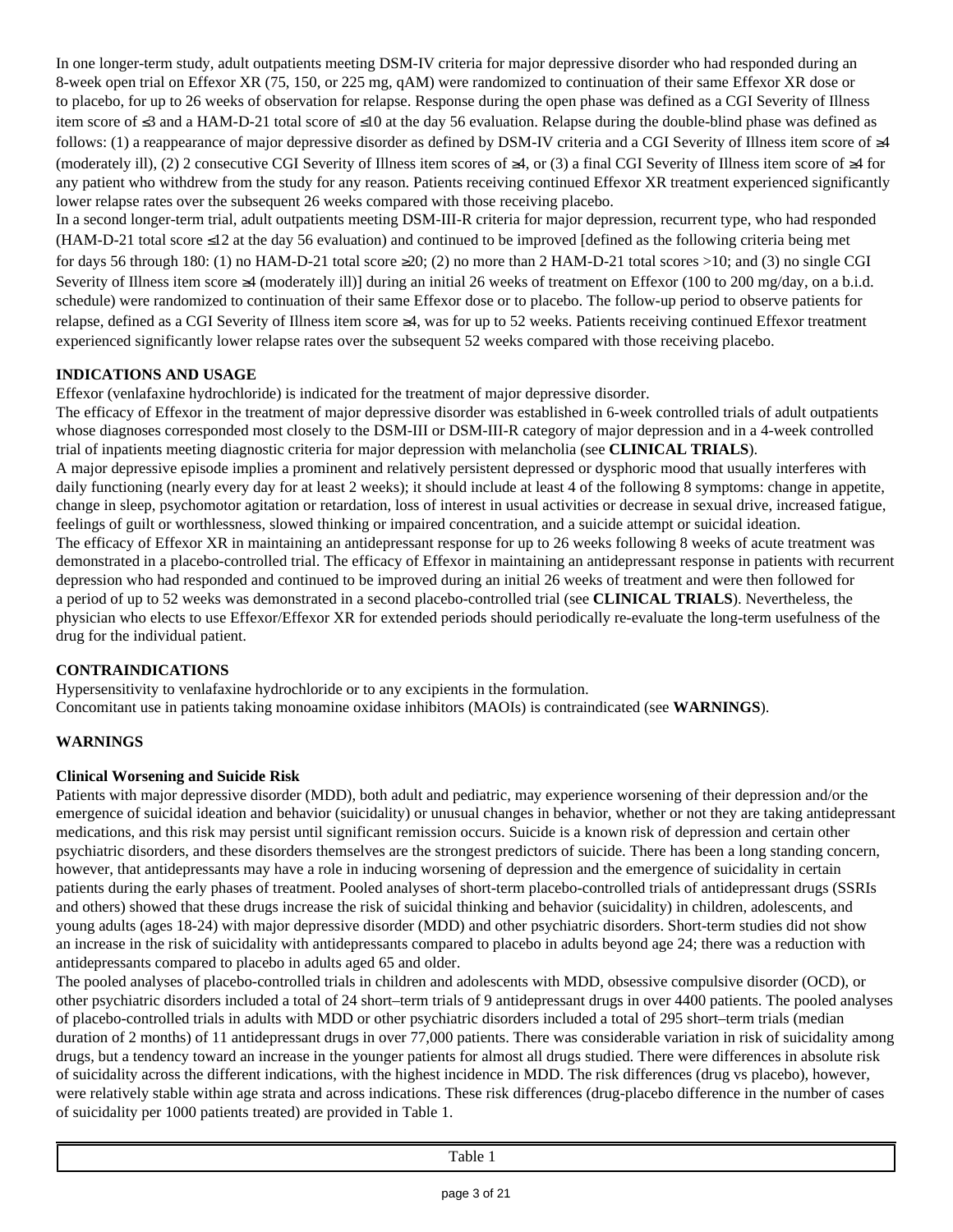| Age Range | Drug-Placebo Difference in Number of Cases<br>of Suicidality per 1000 Patients Treated |
|-----------|----------------------------------------------------------------------------------------|
|           | Increases Compared to Placebo                                                          |
| < 18      | 14 additional cases                                                                    |
| $18 - 24$ | 5 additional cases                                                                     |
|           | Decreases Compared to Placebo                                                          |
| $25 - 64$ | 1 fewer case                                                                           |
| $\geq 65$ | 6 fewer cases                                                                          |

 No suicides occurred in any of the pediatric trials. There were suicides in the adult trials, but the number was not sufficient to reach any conclusion about drug effect on suicide.

 It is unknown whether the suicidality risk extends to longer-term use, i.e., beyond several months. However, there is substantial evidence from placebo-controlled maintenance trials in adults with depression that the use of antidepressants can delay the recurrence of depression.

 **All patients being treated with antidepressants for any indication should be monitored appropriately and observed closely for clinical worsening, suicidality, and unusual changes in behavior, especially during the initial few months of a course of drug therapy, or at times of dose changes, either increases or decreases.** 

 The following symptoms, anxiety, agitation, panic attacks, insomnia, irritability, hostility, aggressiveness, impulsivity, akathisia (psychomotor restlessness), hypomania, and mania, have been reported in adult and pediatric patients being treated with antidepressants for major depressive disorder as well as for other indications, both psychiatric and nonpsychiatric. Although a causal link between the emergence of such symptoms and either the worsening of depression and/or the emergence of suicidal impulses has not been established, there is concern that such symptoms may represent precursors to emerging suicidality.

 Consideration should be given to changing the therapeutic regimen, including possibly discontinuing the medication, in patients whose depression is persistently worse, or who are experiencing emergent suicidality or symptoms that might be precursors to worsening depression or suicidality, especially if these symptoms are severe, abrupt in onset, or were not part of the patient's presenting symptoms.

If the decision has been made to discontinue treatment, medication should be tapered, as rapidly as is feasible, but with

 recognition that abrupt discontinuation can be associated with certain symptoms (see **PRECAUTIONS** and **DOSAGE AND ADMINISTRATION, Discontinuation of Treatment with Effexor**, for a description of the risks of discontinuation of Effexor).  **Families and caregivers of patients being treated with antidepressants for major depressive disorder or other indications, both psychiatric and nonpsychiatric, should be alerted about the need to monitor patients for the emergence of agitation, irritability, unusual changes in behavior, and the other symptoms described above, as well as the emergence of suicidality, and to report such symptoms immediately to health care providers. Such monitoring should include daily observation by**  families and caregivers. Prescriptions for Effexor should be written for the smallest quantity of tablets consistent with good patient management, in order to reduce the risk of overdose.

## **Screening Patients for Bipolar Disorder**

 A major depressive episode may be the initial presentation of bipolar disorder. It is generally believed (though not established in controlled trials) that treating such an episode with an antidepressant alone may increase the likelihood of precipitation of a mixed/ manic episode in patients at risk for bipolar disorder. Whether any of the symptoms described above represent such a conversion is unknown. However, prior to initiating treatment with an antidepressant, patients with depressive symptoms should be adequately screened to determine if they are at risk for bipolar disorder; such screening should include a detailed psychiatric history, including a family history of suicide, bipolar disorder, and depression. It should be noted that Effexor is not approved for use in treating bipolar depression.

#### **Potential for Interaction with Monoamine Oxidase Inhibitors**

 **Adverse reactions, some of which were serious, have been reported in patients who have recently been discontinued from a monoamine oxidase inhibitor (MAOI) and started on Effexor, or who have recently had Effexor therapy discontinued prior to initiation of an MAOI. These reactions have included tremor, myoclonus, diaphoresis, nausea, vomiting, flushing, dizziness, hyperthermia with features resembling neuroleptic malignant syndrome, seizures, and death. In patients receiving antidepressants with pharmacological properties similar to venlafaxine in combination with a monoamine oxidase inhibitor, there have also been reports of serious, sometimes fatal, reactions. For a selective serotonin reuptake inhibitor, these reactions have included hyperthermia, rigidity, myoclonus, autonomic instability with possible rapid fluctuations of vital signs, and mental status changes that include extreme agitation progressing to delirium and coma. Some cases presented with features resembling neuroleptic malignant syndrome. Severe hyperthermia and seizures, sometimes fatal, have been reported in association with the combined use of tricyclic antidepressants and MAOIs. These reactions have also been reported in patients**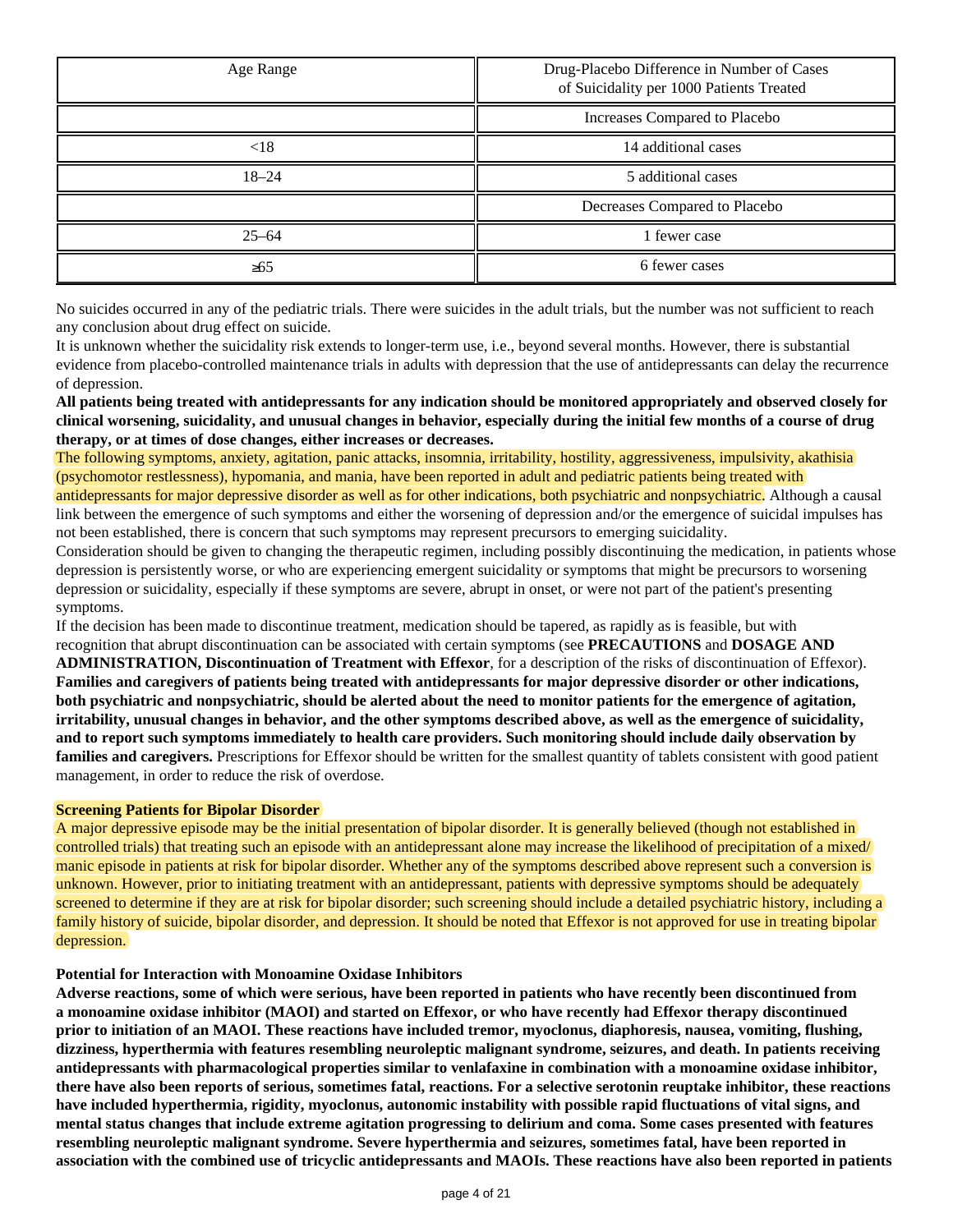**who have recently discontinued these drugs and have been started on an MAOI. Therefore, it is recommended that Effexor not be used in combination with an MAOI, or within at least 14 days of discontinuing treatment with an MAOI. Based on the half-life of Effexor, at least 7 days should be allowed after stopping Effexor before starting an MAOI.** 

## **Serotonin Syndrome**

 The development of a potentially life-threatening serotonin syndrome may occur with Effexor treatment, particularly with concomitant use of serotonergic drugs (including SSRIs, SNRIs and triptans) and with drugs that impair metabolism of serotonin (including MAOIs). Serotonin syndrome symptoms may include mental status changes (e.g., agitation, hallucinations, coma), autonomic instability (e.g., tachycardia, labile blood pressure, hyperthermia), neuromuscular aberrations (e.g., hyperreflexia, incoordination) and/ or gastrointestinal symptoms (e.g., nausea, vomiting diarrhea) (see **PRECAUTIONS, Drug Interactions**).

#### The concomitant use of Effexor with MAOIs intended to treat depression is contraindicated (see **CONTRAINDICATIONS** and  **WARNINGS, Potential for Interaction with Monoamine Oxidase Inhibitors**).

 If concomitant treatment of Effexor with an SSRI, an SNRI or a 5-hydroxytryptamine receptor agonist (triptan) is clinically warranted, careful observation of the patient is advised, particularly during treatment initiation and dose increases (see **PRECAUTIONS, Drug Interactions**).

 The concomitant use of Effexor with serotonin precursors (such as tryptophan supplements) is not recommended (see  **PRECAUTIONS, Drug Interactions**).

#### **Sustained Hypertension**

 Venlafaxine treatment is associated with sustained increases in blood pressure in some patients. (1) In a premarketing study comparing three fixed doses of venlafaxine (75, 225, and 375 mg/day) and placebo, a mean increase in supine diastolic blood pressure (SDBP) of 7.2 mm Hg was seen in the 375 mg/day group at week 6 compared to essentially no changes in the 75 and 225 mg/day groups and a mean decrease in SDBP of 2.2 mm Hg in the placebo group. (2) An analysis for patients meeting criteria for sustained hypertension (defined as treatment-emergent SDBP ≥ 90 mm Hg *and* ≥ 10 mm Hg above baseline for 3 consecutive visits) revealed a dose-dependent increase in the incidence of sustained hypertension for venlafaxine:

| . .<br>Probability of Sustained Elevation in SDBP<br>(Pool of Premarketing Venlafaxine Studies) |     |  |
|-------------------------------------------------------------------------------------------------|-----|--|
| Incidence of Sustained<br>Elevation in SDBP<br><b>Treatment Group</b>                           |     |  |
| Venlafaxine                                                                                     |     |  |
| $< 100$ mg/day                                                                                  | 3%  |  |
| $101-200$ mg/day                                                                                | 5%  |  |
| 201-300 mg/day                                                                                  | 7%  |  |
| $>$ 300 mg/day                                                                                  | 13% |  |
| Placebo                                                                                         | 2%  |  |

 An analysis of the patients with sustained hypertension and the 19 venlafaxine patients who were discontinued from treatment because of hypertension (<1% of total venlafaxine-treated group) revealed that most of the blood pressure increases were in a modest range (10 to 15 mm Hg, SDBP). Nevertheless, sustained increases of this magnitude could have adverse consequences. Cases of elevated blood pressure requiring immediate treatment have been reported in post marketing experience. Pre-existing hypertension should be controlled before treatment with venlafaxine. It is recommended that patients receiving venlafaxine have regular monitoring of blood pressure. For patients who experience a sustained increase in blood pressure while receiving venlafaxine, either dose reduction or discontinuation should be considered.

#### **Mydriasis**

 Mydriasis has been reported in association with venlafaxine; therefore patients with raised intraocular pressure or at risk of acute narrow-angle glaucoma (angle-closure glaucoma) should be monitored (see **PRECAUTIONS, Information for Patients**).

#### **PRECAUTIONS**

#### **General**

## Discontinuation of Treatment with Effexor

 Discontinuation symptoms have been systematically evaluated in patients taking venlafaxine, to include prospective analyses of clinical trials in Generalized Anxiety Disorder and retrospective surveys of trials in major depressive disorder. Abrupt discontinuation or dose reduction of venlafaxine at various doses has been found to be associated with the appearance of new symptoms, the frequency of which increased with increased dose level and with longer duration of treatment. Reported symptoms include agitation, anorexia, anxiety, confusion, impaired coordination and balance, diarrhea, dizziness, dry mouth, dysphoric mood, fasciculation,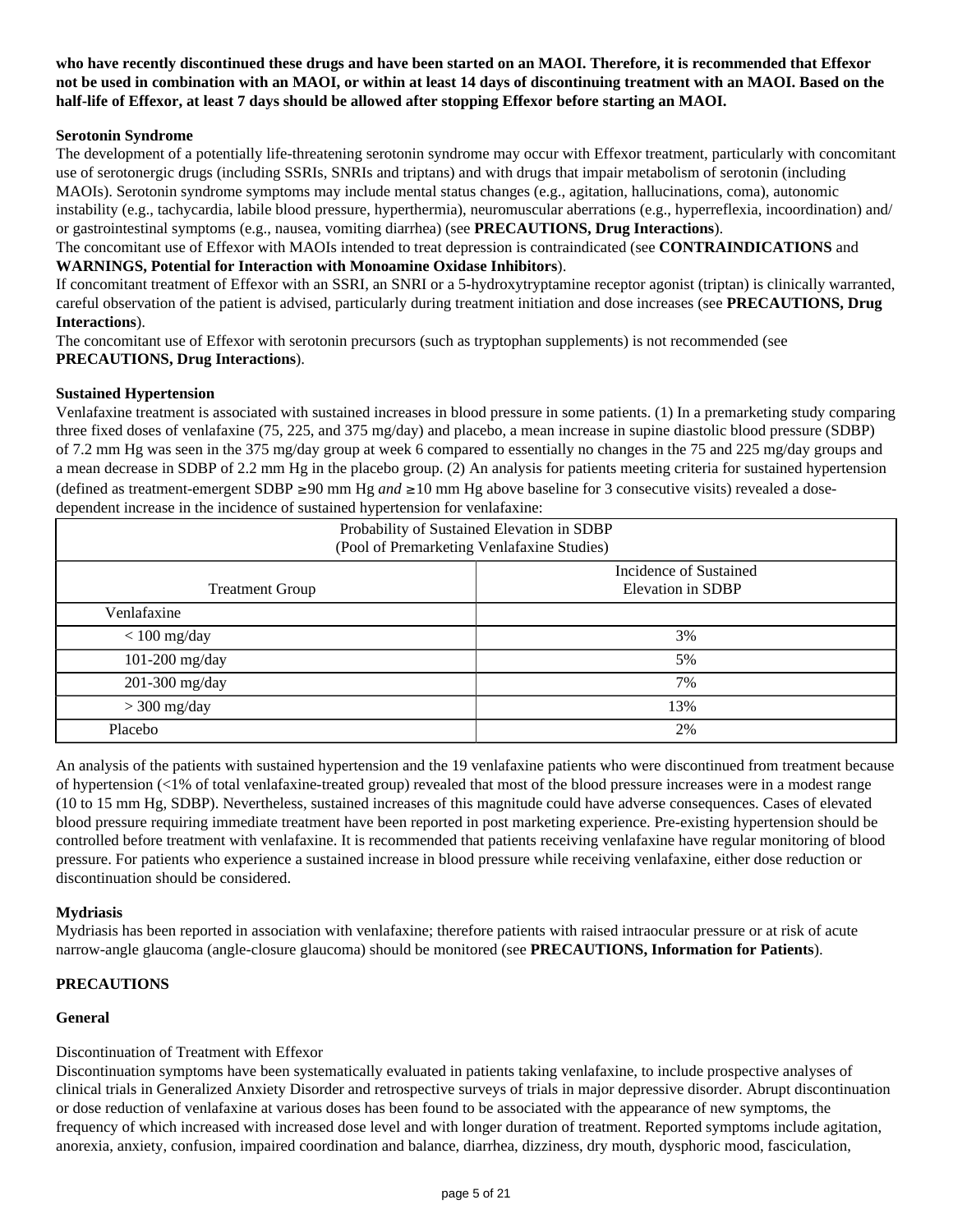fatigue, headaches, hypomania, insomnia, nausea, nervousness, nightmares, sensory disturbances (including shock-like electrical sensations), somnolence, sweating, tremor, vertigo, and vomiting.

 During marketing of Effexor, other SNRIs (Serotonin and Norepinephrine Reuptake Inhibitors), and SSRIs (Selective Serotonin Reuptake Inhibitors), there have been spontaneous reports of adverse events occurring upon discontinuation of these drugs, particularly when abrupt, including the following: dysphoric mood, irritability, agitation, dizziness, sensory disturbances (e.g. paresthesias such as electric shock sensations), anxiety, confusion, headache, lethargy, emotional lability, insomnia, hypomania, tinnitus, and seizures. While these events are generally self-limiting, there have been reports of serious discontinuation symptoms.

 Patients should be monitored for these symptoms when discontinuing treatment with Effexor. A gradual reduction in the dose rather than abrupt cessation is recommended whenever possible. If intolerable symptoms occur following a decrease in the dose or upon discontinuation of treatment, then resuming the previously prescribed dose may be considered. Subsequently, the physician may continue decreasing the dose but at a more gradual rate (see **DOSAGE AND ADMINISTRATION**).

#### Anxiety and Insomnia

 Treatment-emergent anxiety, nervousness, and insomnia were more commonly reported for venlafaxine-treated patients compared to placebo-treated patients in a pooled analysis of short-term, double-blind, placebo-controlled depression studies:

|                    | Venlafaxine | Placebo   |  |
|--------------------|-------------|-----------|--|
| Symptom            | $n = 1033$  | $n = 609$ |  |
| Anxiety            | 6%          | 3%        |  |
| <b>Nervousness</b> | 13%         | 6%        |  |
| Insomnia           | 18%         | 10%       |  |

venlafaxine in the Phase 2 and Phase 3 depression studies.

#### Changes in Weight

 Adult Patients: A dose-dependent weight loss was noted in patients treated with venlafaxine for several weeks. A loss of 5% or more of body weight occurred in 6% of patients treated with venlafaxine compared with 1% of patients treated with placebo and 3% of patients treated with another antidepressant. However, discontinuation for weight loss associated with venlafaxine was uncommon (0.1% of venlafaxine-treated patients in the Phase 2 and Phase 3 depression trials).

 The safety and efficacy of venlafaxine therapy in combination with weight loss agents, including phentermine, have not been established. Co-administration of Effexor and weight loss agents is not recommended. Effexor is not indicated for weight loss alone or in combination with other products.

 Pediatric Patients: Weight loss has been observed in pediatric patients (ages 6-17) receiving Effexor XR. In a pooled analysis of four eight-week, double-blind, placebo-controlled, flexible dose outpatient trials for major depressive disorder (MDD) and generalized anxiety disorder (GAD), Effexor XR-treated patients lost an average of 0.45 kg (n = 333), while placebo-treated patients gained an average of 0.77 kg (n = 333). More patients treated with Effexor XR than with placebo experienced a weight loss of at least 3.5% in both the MDD and the GAD studies (18% of Effexor XR-treated patients vs. 3.6% of placebo-treated patients; p<0.001). Weight loss was not limited to patients with treatment-emergent anorexia (see **PRECAUTIONS, General, Changes in Appetite**).

 The risks associated with longer-term Effexor XR use were assessed in an open-label study of children and adolescents who received Effexor XR for up to six months. The children and adolescents in the study had increases in weight that were less than expected based on data from age- and sex-matched peers. The difference between observed weight gain and expected weight gain was larger for children (<12 years old) than for adolescents (>12 years old).

#### Changes in Height

 Pediatric Patients: During the eight-week placebo-controlled GAD studies, Effexor XR-treated patients (ages 6-17) grew an average of 0.3 cm ( $n = 122$ ), while placebo-treated patients grew an average of 1.0 cm ( $n = 132$ ); p=0.041. This difference in height increase was most notable in patients younger than twelve. During the eight-week placebo-controlled MDD studies, Effexor XR-treated patients grew an average of  $0.8$  cm (n = 146), while placebo-treated patients grew an average of  $0.7$  cm (n = 147). In the six-month open-label study, children and adolescents had height increases that were less than expected based on data from age- and sex-matched peers. The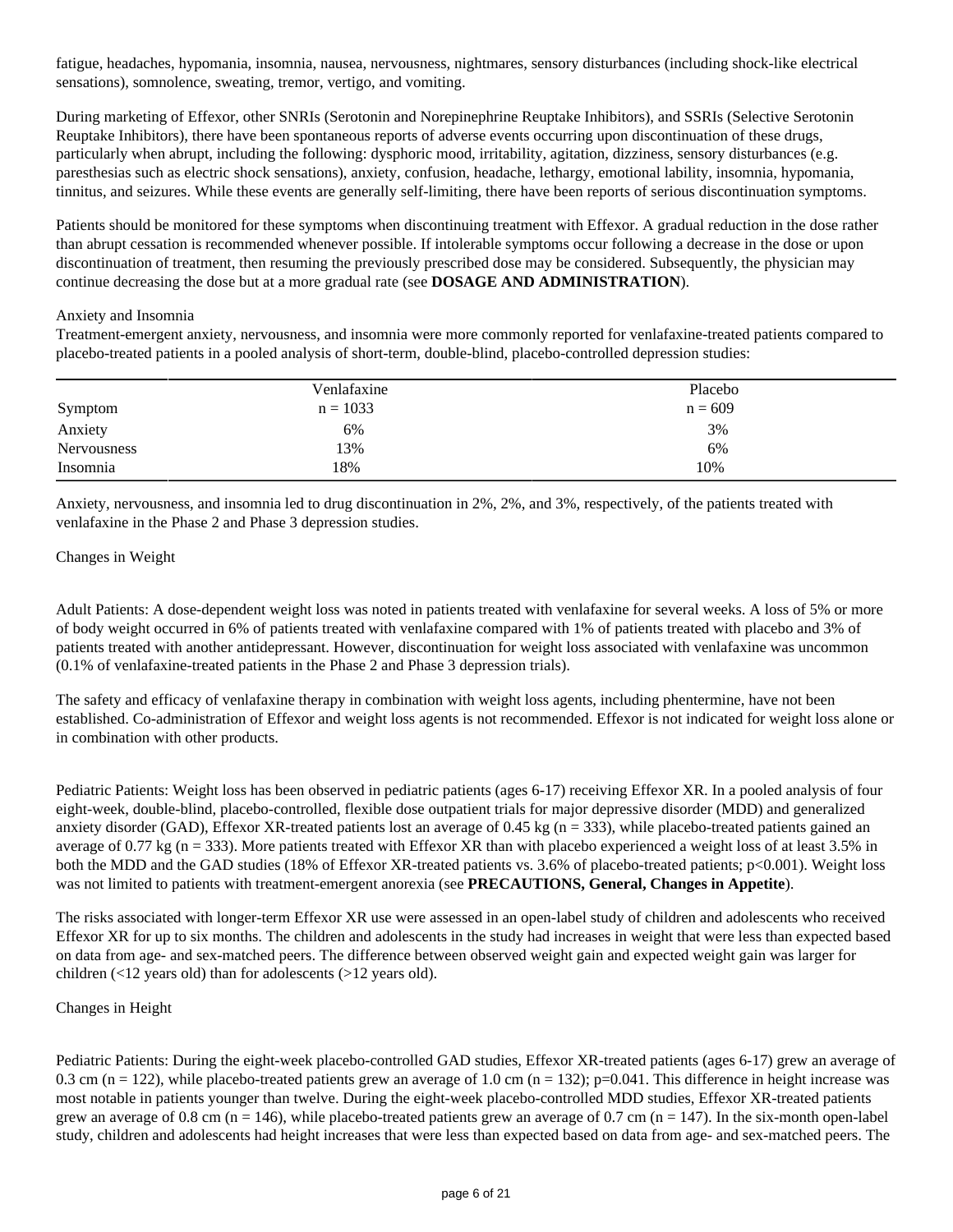difference between observed growth rates and expected growth rates was larger for children (<12 years old) than for adolescents (>12 years old).

Changes in Appetite

 Adult Patients: Treatment-emergent anorexia was more commonly reported for venlafaxine-treated (11%) than placebo-treated patients (2%) in the pool of short-term, double-blind, placebo-controlled depression studies.

 Pediatric Patients: Decreased appetite has been observed in pediatric patients receiving Effexor XR. In the placebo-controlled trials for GAD and MDD, 10% of patients aged 6-17 treated with Effexor XR for up to eight weeks and 3% of patients treated with placebo reported treatment-emergent anorexia (decreased appetite). None of the patients receiving Effexor XR discontinued for anorexia or weight loss.

## Activation of Mania/Hypomania

 During Phase 2 and Phase 3 trials, hypomania or mania occurred in 0.5% of patients treated with venlafaxine. Activation of mania/ hypomania has also been reported in a small proportion of patients with major affective disorder who were treated with other marketed antidepressants. As with all antidepressants, Effexor (venlafaxine hydrochloride) should be used cautiously in patients with a history of mania.

### Hyponatremia

 Hyponatremia may occur as a result of treatment with SSRIs and SNRIs, including Effexor. In many cases, this hyponatremia appears to be the result of the syndrome of inappropriate antidiuretic hormone secretion (SIADH). Cases with serum sodium lower than 110 mmol/L have been reported. Elderly patients may be at greater risk of developing hyponatremia with SSRIs and SNRIs. Also, patients taking diuretics or who are otherwise volume depleted may be at greater risk (see PRECAUTIONS, Geriatric Use). Discontinuation of Effexor should be considered in patients with symptomatic hyponatremia and appropriate medical intervention should be instituted.

 Signs and symptoms of hyponatremia include headache, difficulty concentrating, memory impairment, confusion, weakness, and unsteadiness, which may lead to falls. Signs and symptoms associated with more severe and/or acute cases have included hallucination, syncope, seizure, coma, respiratory arrest, and death.

## Seizures

 During premarketing testing, seizures were reported in 0.26% (8/3082) of venlafaxine-treated patients. Most seizures (5 of 8) occurred in patients receiving doses of 150 mg/day or less. Effexor should be used cautiously in patients with a history of seizures. It should be discontinued in any patient who develops seizures.

## Abnormal Bleeding

 SSRIs and SNRIs, including Effexor, may increase the risk of bleeding events. Concomitant use of aspirin, nonsteroidal anti- inflammatory drugs, warfarin, and other anti-coagulants may add to this risk. Case reports and epidemiological studies (case-control and cohort design) have demonstrated an association between use of drugs that interfere with serotonin reuptake and the occurrence of gastrointestinal bleeding. Bleeding events related to SSRIs and SNRIs use have ranged from ecchymoses, hematomas, epistaxis, and petechiae to life-threatening hemorrhages.

 Patients should be cautioned about the risk of bleeding associated with the concomitant use of Effexor and NSAIDs, aspirin, or other drugs that affect coagulation.

#### Serum Cholesterol Elevation

 Clinically relevant increases in serum cholesterol were recorded in 5.3% of venlafaxine-treated patients and 0.0% of placebo- treated patients treated for at least 3 months in placebo-controlled trials (see **ADVERSE REACTIONS–Laboratory Changes**). Measurement of serum cholesterol levels should be considered during long-term treatment.

## Interstitial Lung Disease and Eosinophilic Pneumonia

 Interstitial lung disease and eosinophilic pneumonia associated with venlafaxine therapy have been rarely reported. The possibility of these adverse events should be considered in venlafaxine-treated patients who present with progressive dyspnea, cough or chest discomfort. Such patients should undergo a prompt medical evaluation, and discontinuation of venlafaxine therapy should be considered.

#### Use in Patients with Concomitant Illness

 Clinical experience with Effexor in patients with concomitant systemic illness is limited. Caution is advised in administering Effexor to patients with diseases or conditions that could affect hemodynamic responses or metabolism.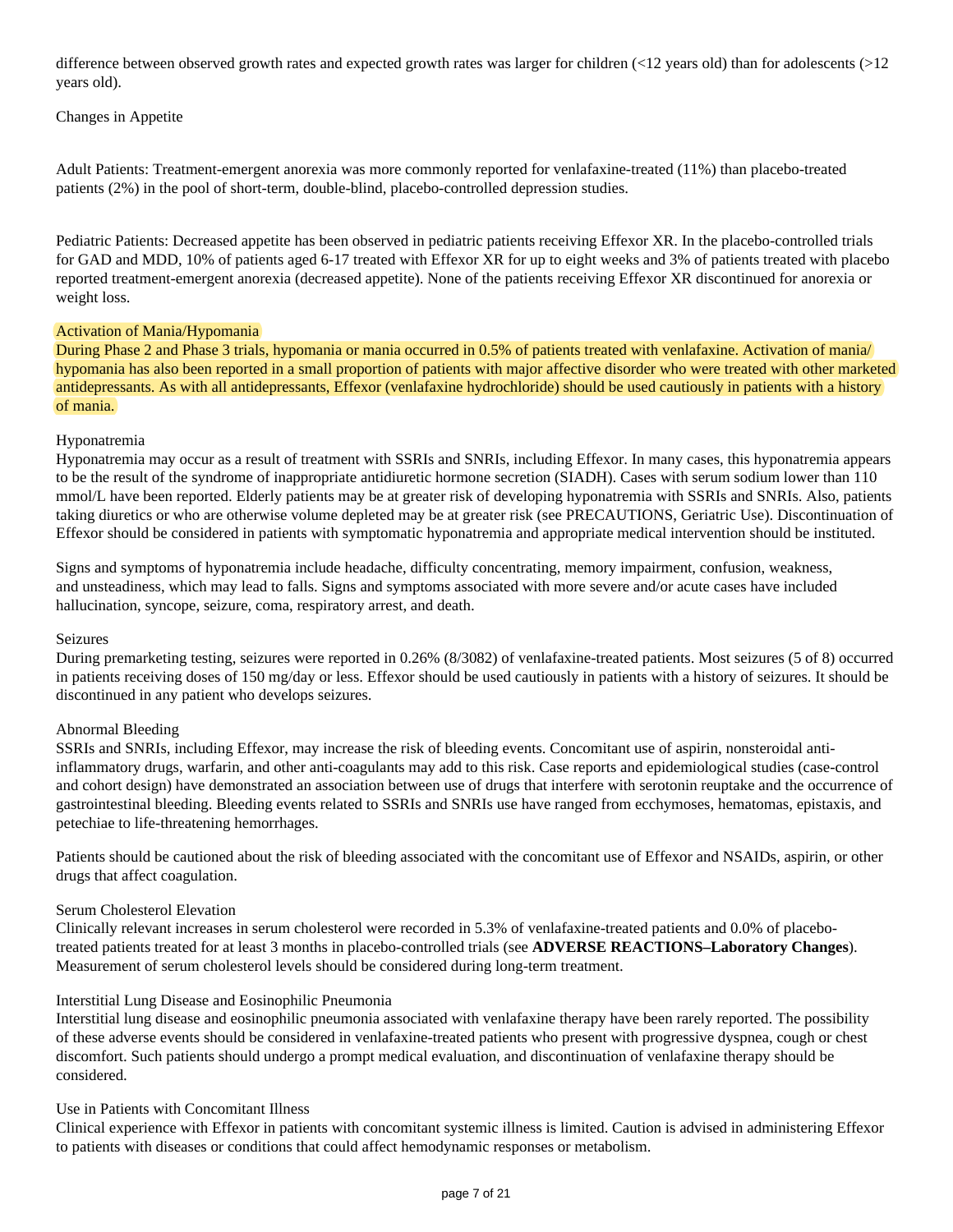Effexor has not been evaluated or used to any appreciable extent in patients with a recent history of myocardial infarction or unstable heart disease. Patients with these diagnoses were systematically excluded from many clinical studies during the product's premarketing testing. Evaluation of the electrocardiograms for 769 patients who received Effexor in 4- to 6-week double-blind placebo-controlled trials, however, showed that the incidence of trial-emergent conduction abnormalities did not differ from that with placebo. The mean heart rate in Effexor-treated patients was increased relative to baseline by about 4 beats per minute.

 The electrocardiograms for 357 patients who received Effexor XR (the extended-release form of venlafaxine) and 285 patients who received placebo in 8- to 12-week double-blind, placebo-controlled trials were analyzed. The mean change from baseline in corrected QT interval (QTc) for Effexor XR-treated patients was increased relative to that for placebo-treated patients (increase of 4.7 msec for Effexor XR and decrease of 1.9 msec for placebo). In these same trials, the mean change from baseline in heart rate for Effexor XR-treated patients was significantly higher than that for placebo (a mean increase of 4 beats per minute for Effexor XR and 1 beat per minute for placebo). In a flexible-dose study, with Effexor doses in the range of 200 to 375 mg/day and mean dose greater than 300 mg/day, Effexor-treated patients had a mean increase in heart rate of 8.5 beats per minute compared with 1.7 beats per minute in the placebo group.

 As increases in heart rate were observed, caution should be exercised in patients whose underlying medical conditions might be compromised by increases in heart rate (eg, patients with hyperthyroidism, heart failure, or recent myocardial infarction), particularly when using doses of Effexor above 200 mg/day.

 In patients with renal impairment (GFR=10 to 70 mL/min) or cirrhosis of the liver, the clearances of venlafaxine and its active metabolite were decreased, thus prolonging the elimination half-lives of these substances. A lower dose may be necessary (see  **DOSAGE AND ADMINISTRATION**). Effexor (venlafaxine hydrochloride), like all antidepressants, should be used with caution in such patients.

## **Information for Patients**

 Prescribers or other health professionals should inform patients, their families, and their caregivers about the benefits and risks associated with treatment with Effexor and should counsel them in its appropriate use. A patient Medication Guide about "Antidepressant Medicines, Depression and Other Serious Mental Illness, and Suicidal Thoughts or Actions" is available for Effexor. The prescriber or health professional should instruct patients, their families, and their caregivers to read the Medication Guide and should assist them in understanding its contents. Patients should be given the opportunity to discuss the contents of the Medication Guide and to obtain answers to any questions they may have. The complete text of the Medication Guide is reprinted at the end of this document.

Patients should be advised of the following issues and asked to alert their prescriber if these occur while taking Effexor.

**Clinical Worsening and Suicide Risk:** Patients, their families, and their caregivers should be encouraged to be alert to the emergence of anxiety, agitation, panic attacks, insomnia, irritability, hostility, aggressiveness, impulsivity, akathisia (psychomotor restlessness), hypomania, mania, other unusual changes in behavior, worsening of depression, and suicidal ideation, especially early during antidepressant treatment and when the dose is adjusted up or down. Families and caregivers of patients should be advised to look for the emergence of such symptoms on a day-to-day basis, since changes may be abrupt. Such symptoms should be reported to the patient's prescriber or health professional, especially if they are severe, abrupt in onset, or were not part of the patient's presenting symptoms. Symptoms such as these may be associated with an increased risk for suicidal thinking and behavior and indicate a need for very close monitoring and possibly changes in the medication.

#### Interference with Cognitive and Motor Performance

 Clinical studies were performed to examine the effects of venlafaxine on behavioral performance of healthy individuals. The results revealed no clinically significant impairment of psychomotor, cognitive, or complex behavior performance. However, since any psychoactive drug may impair judgment, thinking, or motor skills, patients should be cautioned about operating hazardous machinery, including automobiles, until they are reasonably certain that Effexor therapy does not adversely affect their ability to engage in such activities.

#### Pregnancy

Patients should be advised to notify their physician if they become pregnant or intend to become pregnant during therapy.

#### Nursing

Patients should be advised to notify their physician if they are breast-feeding an infant.

## Mydriasis

 Mydriasis (prolonged dilation of the pupils of the eye) has been reported with venlafaxine. Patients should be advised to notify their physician if they have a history of glaucoma or a history of increased intraocular pressure (see **WARNINGS**).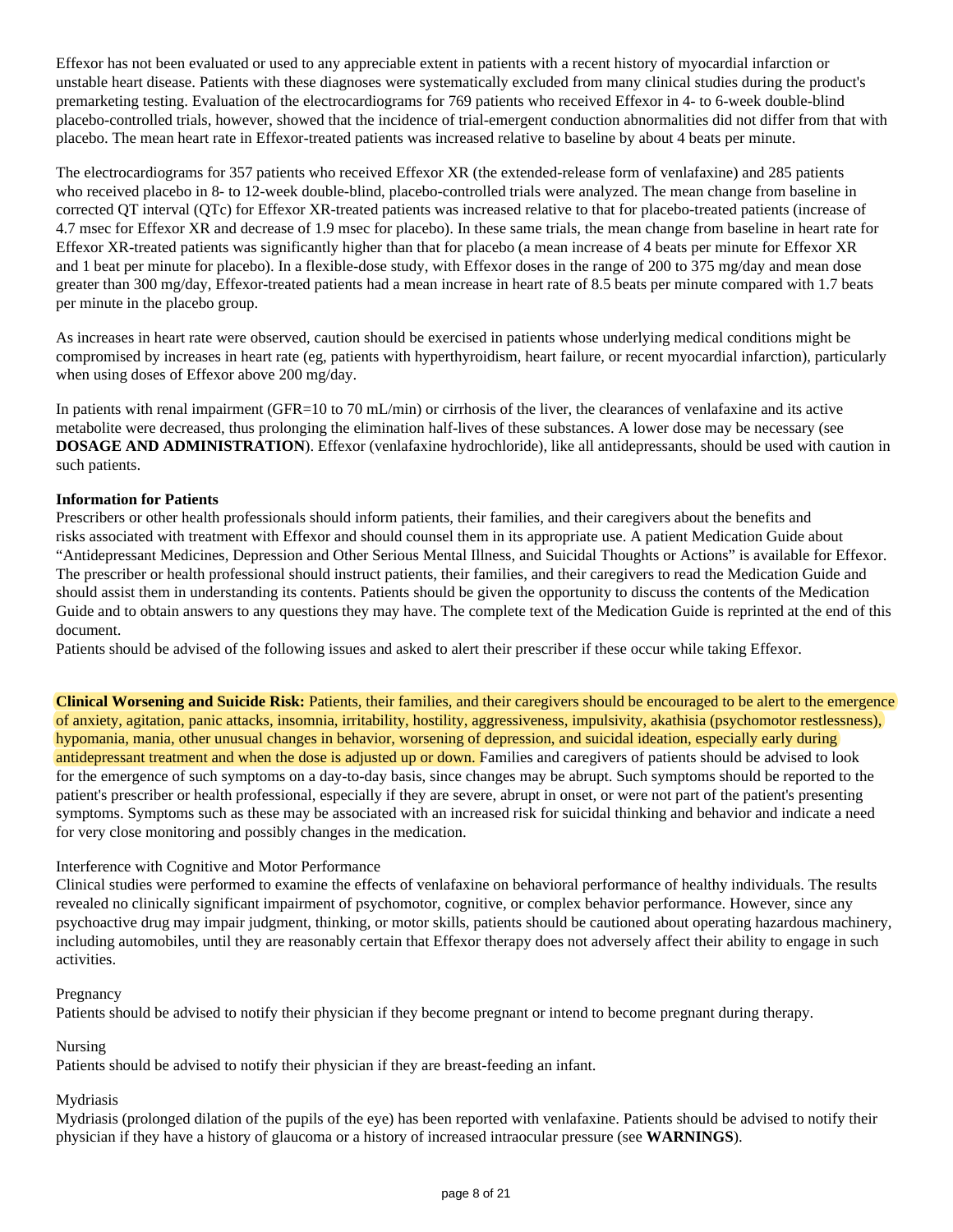## Concomitant Medication

 Patients should be advised to inform their physicians if they are taking, or plan to take, any prescription or over-the-counter drugs, including herbal preparations and nutritional supplements, since there is a potential for interactions.

 Patients should be cautioned about the risk of serotonin syndrome with the concomitant use of Effexor and triptans, tramadol, tryptophan supplements or other serotonergic agents (see **WARNINGS, Serotonin Syndrome** and **PRECAUTIONS, Drug Interactions, CNS-Active Drugs**).

 Patients should be cautioned about the concomitant use of Effexor and NSAIDs, aspirin, warfarin, or other drugs that affect coagulation since combined use of psychotropic drugs that interfere with serotonin reuptake and these agents has been associated with an increased risk of bleeding (see **PRECAUTIONS**, Abnormal Bleeding).

#### Alcohol

 Although Effexor has not been shown to increase the impairment of mental and motor skills caused by alcohol, patients should be advised to avoid alcohol while taking Effexor.

#### Allergic Reactions

Patients should be advised to notify their physician if they develop a rash, hives, or a related allergic phenomenon.

## **Laboratory Tests**

There are no specific laboratory tests recommended.

#### **Drug Interactions**

As with all drugs, the potential for interaction by a variety of mechanisms is a possibility.

#### Alcohol

Alcohol<br>A single dose of ethanol (0.5 g/kg) had no effect on the pharmacokinetics of venlafaxine or ODV when venlafaxine was administered at 150 mg/day in 15 healthy male subjects. Additionally, administration of venlafaxine in a stable regimen did not exaggerate the psychomotor and psychometric effects induced by ethanol in these same subjects when they were not receiving venlafaxine.

#### Cimetidine

Cimetidine<br>Concomitant administration of cimetidine and venlafaxine in a steady-state study for both drugs resulted in inhibition of first-pass metabolism of venlafaxine in 18 healthy subjects. The oral clearance of venlafaxine was reduced by about 43%, and the exposure (AUC) and maximum concentration ( $C_{max}$ ) of the drug were increased by about 60%. However, co-administration of cimetidine had no apparent effect on the pharmacokinetics of ODV, which is present in much greater quantity in the circulation than is venlafaxine. The overall pharmacological activity of venlafaxine plus ODV is expected to increase only slightly, and no dosage adjustment should be necessary for most normal adults. However, for patients with pre-existing hypertension, and for elderly patients or patients with hepatic dysfunction, the interaction associated with the concomitant use of venlafaxine and cimetidine is not known and potentially could be more pronounced. Therefore, caution is advised with such patients.

#### Diazepam

Diazepam<br>Under steady-state conditions for venlafaxine administered at 150 mg/day, a single 10 mg dose of diazepam did not appear to affect the pharmacokinetics of either venlafaxine or ODV in 18 healthy male subjects. Venlafaxine also did not have any effect on the pharmacokinetics of diazepam or its active metabolite, desmethyldiazepam, or affect the psychomotor and psychometric effects induced by diazepam.

Haloperidol<br>Venlafaxine administered under steady-state conditions at 150 mg/day in 24 healthy subjects decreased total oral-dose clearance (Cl/ F) of a single 2 mg dose of haloperidol by 42%, which resulted in a 70% increase in haloperidol AUC. In addition, the haloperidol  $C_{max}$  increased 88% when coadministered with venlafaxine, but the haloperidol elimination half-life (t<sub>1/2</sub>) was unchanged. The mechanism explaining this finding is unknown.

## Lithium

Lithium<br>The steady-state pharmacokinetics of venlafaxine administered at 150 mg/day were not affected when a single 600 mg oral dose of lithium was administered to 12 healthy male subjects. O–desmethylvenlafaxine (ODV) also was unaffected. Venlafaxine had no effect on the pharmacokinetics of lithium (see also CNS-Active Drugs, below).

## Drugs Highly Bound to Plasma Protein

 Venlafaxine is not highly bound to plasma proteins; therefore, administration of Effexor to a patient taking another drug that is highly protein bound should not cause increased free concentrations of the other drug.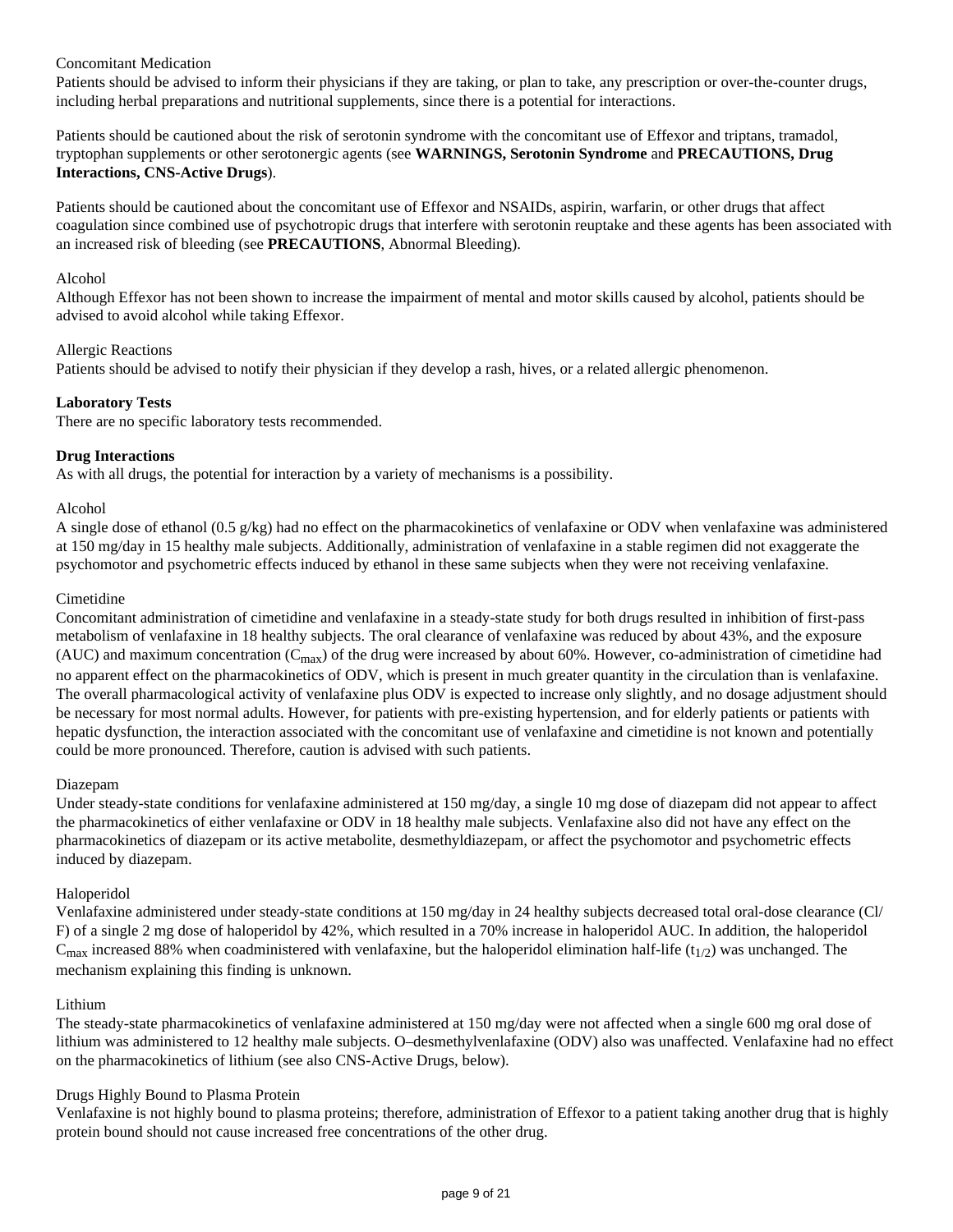## Drugs that Interfere with Hemostasis (e.g., NSAIDs, Aspirin, and Warfarin)

 Serotonin release by platelets plays an important role in hemostasis. Epidemiological studies of the case-control and cohort design that have demonstrated an association between use of psychotropic drugs that interfere with serotonin reuptake and the occurrence of upper gastrointestinal bleeding have also shown that concurrent use of an NSAID or aspirin may potentiate this risk of bleeding. Altered anticoagulant effects, including increased bleeding, have been reported when SSRIs and SNRIs are coadministered with warfarin. Patients receiving warfarin therapy should be carefully monitored when Effexor is initiated or discontinued.

## Drugs that Inhibit Cytochrome P450 Isoenzymes

 CYP2D6 Inhibitors: In vitro and in vivo studies indicate that venlafaxine is metabolized to its active metabolite, ODV, by CYP2D6, the isoenzyme that is responsible for the genetic polymorphism seen in the metabolism of many antidepressants. Therefore, the potential exists for a drug interaction between drugs that inhibit CYP2D6-mediated metabolism and venlafaxine. However, although imipramine partially inhibited the CYP2D6-mediated metabolism of venlafaxine, resulting in higher plasma concentrations of venlafaxine and lower plasma concentrations of ODV, the total concentration of active compounds (venlafaxine plus ODV) was not affected. Additionally, in a clinical study involving CYP2D6-poor and -extensive metabolizers, the total concentration of active compounds (venlafaxine plus ODV), was similar in the two metabolizer groups. Therefore, no dosage adjustment is required when venlafaxine is coadministered with a CYP2D6 inhibitor.

 Ketoconazole: A pharmacokinetic study with ketoconazole 100 mg b.i.d. with a single dose of venlafaxine 50 mg in extensive metabolizers (EM; n = 14) and 25 mg in poor metabolizers (PM; n = 6) of CYP2D6 resulted in higher plasma concentrations of both venlafaxine and O–desvenlafaxine (ODV) in most subjects following administration of ketoconazole. Venlafaxine  $C_{max}$  increased by 26% in EM subjects and 48% in PM subjects.  $C_{max}$  values for ODV increased by 14% and 29% in EM and PM subjects, respectively.

 Venlafaxine AUC increased by 21% in EM subjects and 70% in PM subjects (range in PMs – 2% to 206%), and AUC values for ODV increased by 23% and 141% in EM and PM subjects (range in PMS – 38% to 105%) subjects, respectively. Combined AUCs of venlafaxine and ODV increased on average by approximately 23% in EMS and 53% in PMs (range in PMs – 4 to 134%).

 Concomitant use of CYP3A4 inhibitors and venlafaxine may increase levels of venlafaxine and ODV. Therefore, caution is advised if a patient's therapy includes a CYP3A4 inhibitor and venlafaxine concomitantly.

 CYP3A4 Inhibitors: In vitro studies indicate that venlafaxine is likely metabolized to a minor, less active metabolite, N- desmethylvenlafaxine, by CYP3A4. Because CYP3A4 is typically a minor pathway relative to CYP2D6 in the metabolism of venlafaxine, the potential for a clinically significant drug interaction between drugs that inhibit CYP3A4-mediated metabolism and venlafaxine is small.

 The concomitant use of venlafaxine with a drug treatment(s) that potently inhibits both CYP2D6 and CYP3A4, the primary metabolizing enzymes for venlafaxine, has not been studied. Therefore, caution is advised should a patient's therapy include venlafaxine and any agent(s) that produce potent simultaneous inhibition of these two enzyme systems.

## Drugs Metabolized by Cytochrome P450 Isoenzymes

 CYP2D6: In vitro studies indicate that venlafaxine is a relatively weak inhibitor of CYP2D6. These findings have been confirmed in a clinical drug interaction study comparing the effect of venlafaxine to that of fluoxetine on the CYP2D6-mediated metabolism of dextromethorphan to dextrorphan.

 Imipramine—Venlafaxine did not affect the pharmacokinetics of imipramine and 2-OH-imipramine. However, desipramine AUC,  $C_{\text{max}}$ , and  $C_{\text{min}}$  increased by about 35% in the presence of venlafaxine. The 2-OH-desipramine AUCs increased by at least 2.5 fold (with venlafaxine 37.5 mg q12h) and by 4.5 fold (with venlafaxine 75 mg q12h). Imipramine did not affect the pharmacokinetics of venlafaxine and ODV. The clinical significance of elevated 2-OH-desipramine levels is unknown.

 Metoprolol—Concomitant administration of venlafaxine (50 mg every 8 hours for 5 days) and metoprolol (100 mg every 24 hours for 5 days) to 18 healthy male subjects in a pharmacokinetic interaction study for both drugs resulted in an increase of plasma concentrations of metoprolol by approximately 30-40% without altering the plasma concentrations of its active metabolite,  $\alpha$ –hydroxymetoprolol. Metoprolol did not alter the pharmacokinetic profile of venlafaxine or its active metabolite, O desmethylvenlafaxine.

 Venlafaxine appeared to reduce the blood pressure lowering effect of metoprolol in this study. The clinical relevance of this finding for hypertensive patients is unknown. Caution should be exercised with co-administration of venlafaxine and metoprolol.

 Venlafaxine treatment has been associated with dose-related increases in blood pressure in some patients. It is recommended that patients receiving Effexor have regular monitoring of blood pressure (see **WARNINGS**).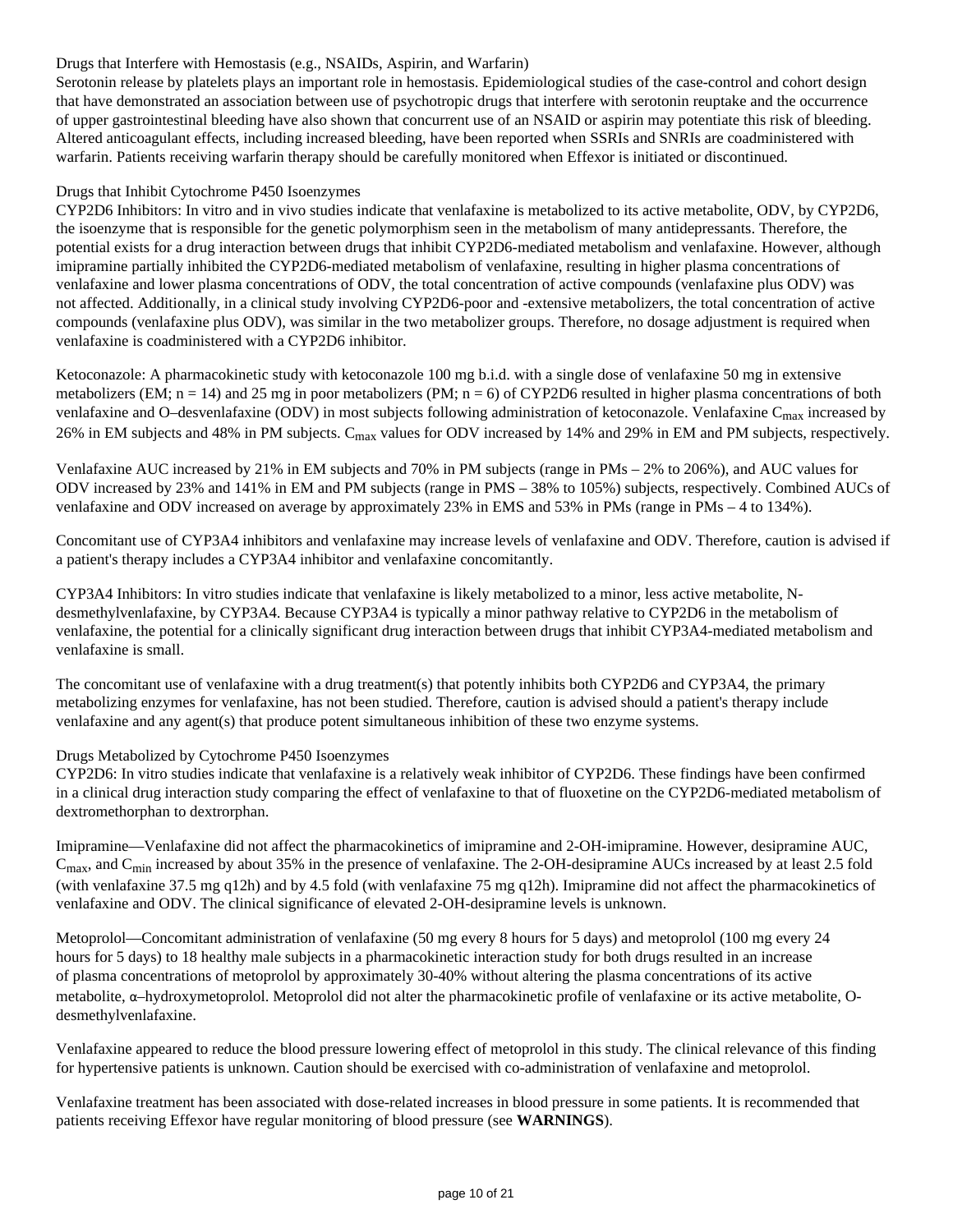Risperidone—Venlafaxine administered under steady-state conditions at 150 mg/day slightly inhibited the CYP2D6-mediated metabolism of risperidone (administered as a single 1 mg oral dose) to its active metabolite, 9-hydroxyrisperidone, resulting in an approximate 32% increase in risperidone AUC. However, venlafaxine coadministration did not significantly alter the pharmacokinetic profile of the total active moiety (risperidone plus 9-hydroxyrisperidone).

 CYP3A4: Venlafaxine did not inhibit CYP3A4 in vitro. This finding was confirmed in vivo by clinical drug interaction studies in which venlafaxine did not inhibit the metabolism of several CYP3A4 substrates, including alprazolam, diazepam, and terfenadine.

 Indinavir—In a study of 9 healthy volunteers, venlafaxine administered under steady-state conditions at 150 mg/day resulted in a 28% decrease in the AUC of a single 800 mg oral dose of indinavir and a 36% decrease in indinavir  $C_{\text{max}}$ . Indinavir did not affect the pharmacokinetics of venlafaxine and ODV. The clinical significance of this finding is unknown.

 CYP1A2: Venlafaxine did not inhibit CYP1A2 in vitro. This finding was confirmed in vivo by a clinical drug interaction study in which venlafaxine did not inhibit the metabolism of caffeine, a CYP1A2 substrate.

 CYP2C9: Venlafaxine did not inhibit CYP2C9 in vitro. In vivo, venlafaxine 75 mg by mouth every 12 hours did not alter the pharmacokinetics of a single 500 mg dose of tolbutamide or the CYP2C9 mediated formation of 4-hydroxy-tolbutamide.

 CYP2C19: Venlafaxine did not inhibit the metabolism of diazepam which is partially metabolized by CYP2C19 (see Diazepam above).

## Monoamine Oxidase Inhibitors See **CONTRAINDICATIONS** and **WARNINGS**.

#### CNS-Active Drugs

 The risk of using venlafaxine in combination with other CNS-active drugs has not been systematically evaluated (except in the case of those CNS-active drugs noted above). Consequently, caution is advised if the concomitant administration of venlafaxine and such drugs is required.

 Serotonergic Drugs: Based on the mechanism of action of Effexor and the potential for serotonin syndrome, caution is advised when Effexor is co-administered with other drugs that may affect the serotonergic neurotransmitter systems, such as triptans, SSRIs, other SNRIs, linezolid (an antibiotic which is a reversible non-selective MAOI), lithium, tramadol, or St. John's Wort (see **WARNINGS, Serotonin Syndrome**). If concomitant treatment of Effexor with these drugs is clinically warranted, careful observation of the patient is advised, particularly during treatment initiation and dose increases (see **WARNINGS, Serotonin Syndrome**). The concomitant use of Effexor with tryptophan supplements is not recommended (see **WARNINGS, Serotonin Syndrome**).

 Triptans: There have been rare postmarketing reports of serotonin syndrome with use of an SSRI and a triptan. If concomitant treatment of Effexor with a triptan is clinically warranted, careful observation of the patient is advised, particularly during treatment initiation and dose increases (see **WARNINGS, Serotonin Syndrome**).

#### Electroconvulsive Therapy

There are no clinical data establishing the benefit of electroconvulsive therapy combined with Effexor treatment.

## Postmarketing Spontaneous Drug Interaction Reports See **ADVERSE REACTIONS, Postmarketing Reports**.

## **Carcinogenesis, Mutagenesis, Impairment of Fertility**

#### Carcinogenesis

Carcinogenesis<br>Venlafaxine was given by oral gavage to mice for 18 months at doses up to 120 mg/kg per day, which was 16 times, on a mg/kg basis, and 1.7 times on a mg/m<sup>2</sup> basis, the maximum recommended human dose. Venlafaxine was also given to rats by oral gavage for 24 months at doses up to 120 mg/kg per day. In rats receiving the 120 mg/kg dose, plasma levels of venlafaxine were 1 times (male rats) and 6 times (female rats) the plasma levels of patients receiving the maximum recommended human dose. Plasma levels of the O- desmethyl metabolite were lower in rats than in patients receiving the maximum recommended dose. Tumors were not increased by venlafaxine treatment in mice or rats.

## Mutagenicity

Mutagenicity<br>Venlafaxine and the major human metabolite, O-desmethylvenlafaxine (ODV), were not mutagenic in the Ames reverse mutation assay in Salmonella bacteria or the CHO/HGPRT mammalian cell forward gene mutation assay. Venlafaxine was also not mutagenic in the in vitro BALB/c-3T3 mouse cell transformation assay, the sister chromatid exchange assay in cultured CHO cells, or the in vivo chromosomal aberration assay in rat bone marrow. ODV was not mutagenic in the in vitro CHO cell chromosomal aberration assay.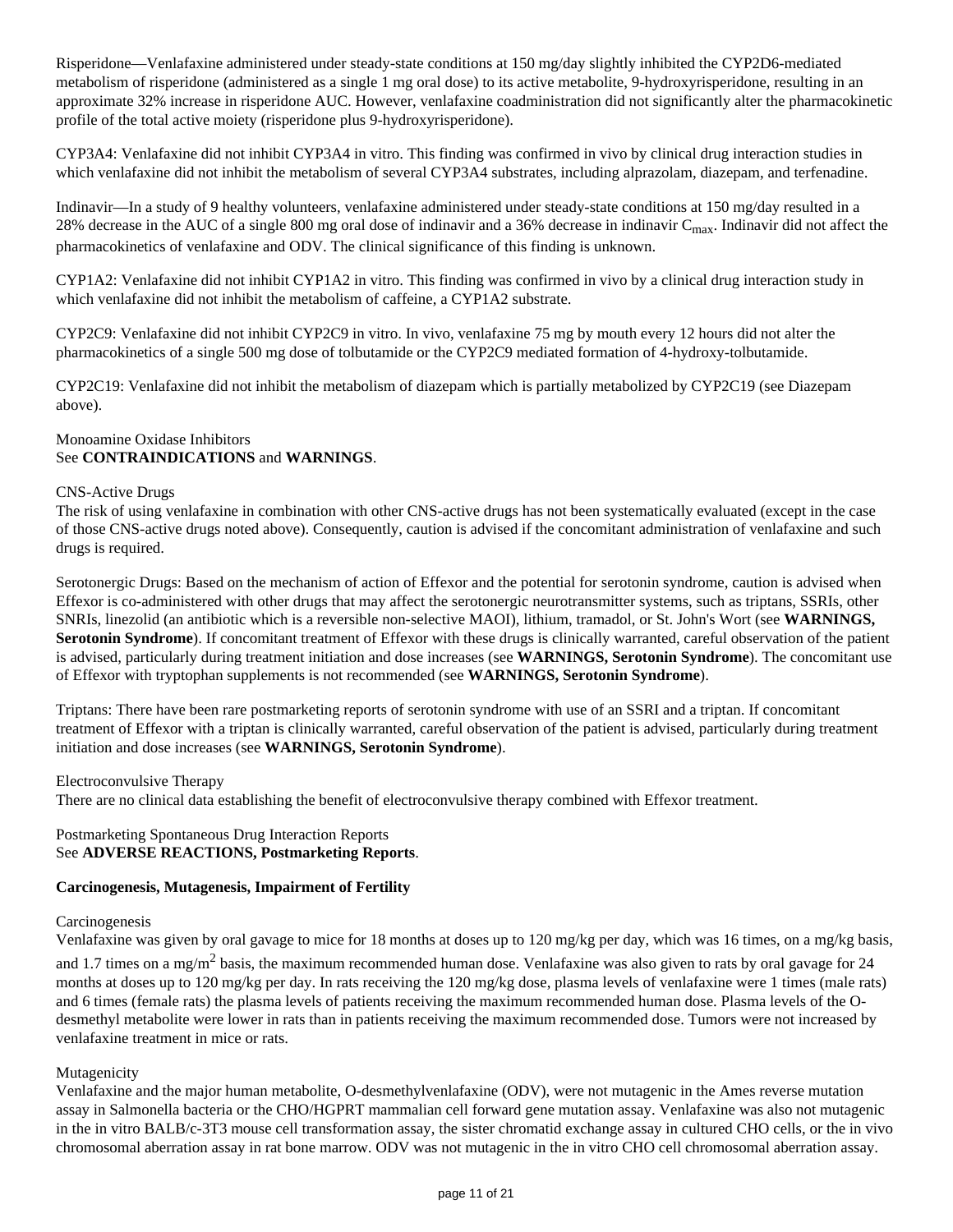There was a clastogenic response in the in vivo chromosomal aberration assay in rat bone marrow in male rats receiving 200 times, on a mg/kg basis, or 50 times, on a mg/m<sup>2</sup> basis, the maximum human daily dose. The no effect dose was 67 times (mg/kg) or 17 times  $(mg/m^2)$  the human dose.

## Impairment of Fertility

 Reproduction and fertility studies in rats showed no effects on male or female fertility at oral doses of up to 8 times the maximum recommended human daily dose on a mg/kg basis, or up to 2 times on a mg/m<sup>2</sup> basis.

## **Pregnancy**

## Teratogenic Effects−Pregnancy Category C

 Venlafaxine did not cause malformations in offspring of rats or rabbits given doses up to 11 times (rat) or 12 times (rabbit) the maximum recommended human daily dose on a mg/kg basis, or 2.5 times (rat) and 4 times (rabbit) the human daily dose on a mg/m<sup>2</sup> basis. However, in rats, there was a decrease in pup weight, an increase in stillborn pups, and an increase in pup deaths during the first 5 days of lactation, when dosing began during pregnancy and continued until weaning. The cause of these deaths is not known. These effects occurred at 10 times (mg/kg) or 2.5 times (mg/m<sup>2</sup>) the maximum human daily dose. The no effect dose for rat pup mortality was 1.4 times the human dose on a mg/kg basis or 0.25 times the human dose on a mg/m<sup>2</sup> basis. There are no adequate and well- controlled studies in pregnant women. Because animal reproduction studies are not always predictive of human response, this drug should be used during pregnancy only if clearly needed.

## Non-teratogenic Effects

 Neonates exposed to Effexor, other SNRIs (Serotonin and Norepinephrine Reuptake Inhibitors), or SSRIs (Selective Serotonin Reuptake Inhibitors), late in the third trimester have developed complications requiring prolonged hospitalization, respiratory support, and tube feeding. Such complications can arise immediately upon delivery. Reported clinical findings have included respiratory distress, cyanosis, apnea, seizures, temperature instability, feeding difficulty, vomiting, hypoglycemia, hypotonia, hypertonia, hyperreflexia, tremor, jitteriness, irritability, and constant crying. These features are consistent with either a direct toxic effect of SSRIs and SNRIs or, possibly, a drug discontinuation syndrome. It should be noted that, in some cases, the clinical picture is consistent with serotonin syndrome (see **PRECAUTIONS-Drug Interactions-CNS-Active Drugs**). When treating a pregnant woman with Effexor during the third trimester, the physician should carefully consider the potential risks and benefits of treatment (see  **DOSAGE AND ADMINISTRATION**).

## **Labor and Delivery**

The effect of Effexor<sup>®</sup> (venlafaxine hydrochloride) on labor and delivery in humans is unknown.

## **Nursing Mothers**

 Venlafaxine and ODV have been reported to be excreted in human milk. Because of the potential for serious adverse reactions in nursing infants from Effexor, a decision should be made whether to discontinue nursing or to discontinue the drug, taking into account the importance of the drug to the mother.

## **Pediatric Use**

 Safety and effectiveness in the pediatric population have not been established (see **BOX WARNING** and **WARNINGS, Clinical Worsening and Suicide Risk**). Two placebo-controlled trials in 766 pediatric patients with MDD and two placebo-controlled trials in 793 pediatric patients with GAD have been conducted with Effexor XR, and the data were not sufficient to support a claim for use in pediatric patients.

 Anyone considering the use of Effexor in a child or adolescent must balance the potential risks with the clinical need. Although no studies have been designed to primarily assess Effexor XR's impact on the growth, development, and maturation of children and adolescents, the studies that have been done suggest that Effexor XR may adversely affect weight and height (see

 **PRECAUTIONS, General, Changes in Height** and Changes in Weight). Should the decision be made to treat a pediatric patient with Effexor, regular monitoring of weight and height is recommended during treatment, particularly if it is to be continued long term. The safety of Effexor XR treatment for pediatric patients has not been systematically assessed for chronic treatment longer than six months in duration.

 In the studies conducted in pediatric patients (ages 6-17), the occurrence of blood pressure and cholesterol increases considered to be clinically relevant in pediatric patients was similar to that observed in adult patients. Consequently, the precautions for adults apply to pediatric patients (see **WARNINGS, Sustained Hypertension**, and **PRECAUTIONS, General, Serum Cholesterol Elevation**).

## **Geriatric Use**

 Of the 2,897 patients in Phase 2 and Phase 3 depression studies with Effexor, 12% (357) were 65 years of age or over. No overall differences in effectiveness or safety were observed between these patients and younger patients, and other reported clinical experience generally has not identified differences in response between the elderly and younger patients. However, greater sensitivity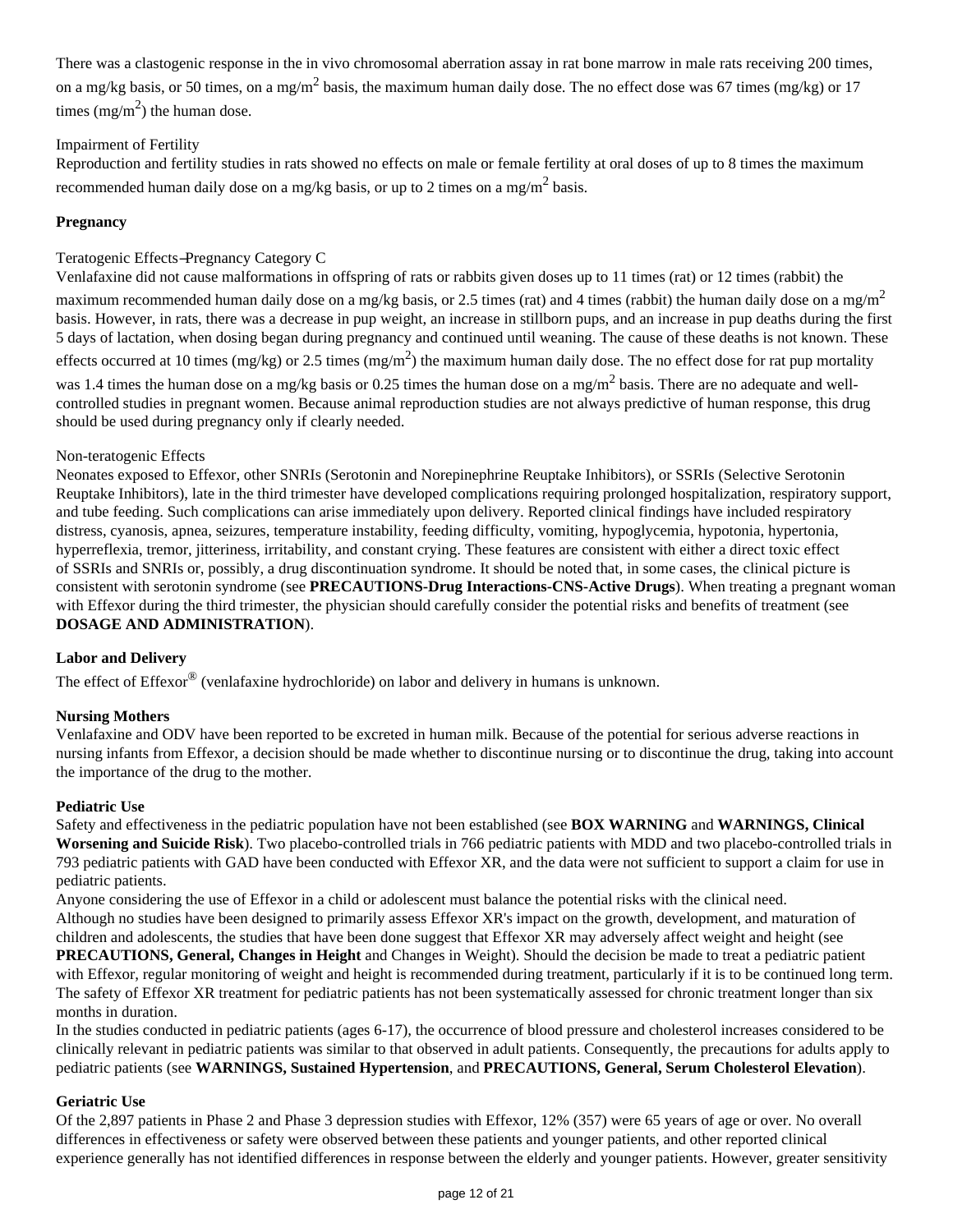of some older individuals cannot be ruled out. SSRIs and SNRIs, including Effexor, have been associated with cases of clinically significant hyponatremia in elderly patients, who may be at greater risk for this adverse event (see PRECAUTIONS, Hyponatremia). The pharmacokinetics of venlafaxine and ODV are not substantially altered in the elderly (see **CLINICAL PHARMACOLOGY**). No dose adjustment is recommended for the elderly on the basis of age alone, although other clinical circumstances, some of which may be more common in the elderly, such as renal or hepatic impairment, may warrant a dose reduction (see **DOSAGE AND ADMINISTRATION**).

## **ADVERSE REACTIONS**

## **Associated with Discontinuation of Treatment**

 Nineteen percent (537/2897) of venlafaxine patients in Phase 2 and Phase 3 depression studies discontinued treatment due to an adverse event. The more common events (≥ 1%) associated with discontinuation and considered to be drug-related (ie, those events associated with dropout at a rate approximately twice or greater for venlafaxine compared to placebo) included:

| <b>CNS</b>                                  | Venlafaxine | Placebo |
|---------------------------------------------|-------------|---------|
| Somnolence                                  | 3%          | 1%      |
| Insomnia                                    | 3%          | 1%      |
| <b>Dizziness</b>                            | 3%          |         |
| Nervousness                                 | 2%          |         |
| Dry mouth                                   | 2%          |         |
| Anxiety                                     | 2%          | 1%      |
| Gastrointestinal                            | 6%          | 1%      |
| Nausea                                      | 3%          |         |
| Urogenital                                  | 3%          | 1%      |
| Abnormal ejaculation*                       | 2%          |         |
| Other                                       | 2%          |         |
| Headache                                    |             |         |
| Asthenia                                    |             |         |
| Sweating                                    |             |         |
| * Percentages based on the number of males. |             |         |
| -Less than 1%                               |             |         |

## **Incidence in Controlled Trials**

## Commonly Observed Adverse Events in Controlled Clinical Trials

The most commonly observed adverse events associated with the use of Effexor® (incidence of 5% or greater) and not seen at an equivalent incidence among placebo-treated patients (ie, incidence for Effexor at least twice that for placebo), derived from the 1% incidence table below, were asthenia, sweating, nausea, constipation, anorexia, vomiting, somnolence, dry mouth, dizziness, nervousness, anxiety, tremor, and blurred vision as well as abnormal ejaculation/orgasm and impotence in men.

Adverse Events Occurring at an Incidence of 1% or More Among Effexor-Treated Patients

 The table that follows enumerates adverse events that occurred at an incidence of 1% or more, and were more frequent than in the placebo group, among Effexor-treated patients who participated in short-term (4- to 8-week) placebo-controlled trials in which patients were administered doses in a range of 75 to 375 mg/day. This table shows the percentage of patients in each group who had at least one episode of an event at some time during their treatment. Reported adverse events were classified using a standard COSTART-based Dictionary terminology.

 The prescriber should be aware that these figures cannot be used to predict the incidence of side effects in the course of usual medical practice where patient characteristics and other factors differ from those which prevailed in the clinical trials. Similarly, the cited frequencies cannot be compared with figures obtained from other clinical investigations involving different treatments, uses and investigators. The cited figures, however, do provide the prescribing physician with some basis for estimating the relative contribution of drug and nondrug factors to the side effect incidence rate in the population studied.

| TABLE 2 Treatment-Emergent Adverse Experience Incidence in 4- to 8-Week Placebo-Controlled Clinical Trials <sup>1</sup> |  |  |
|-------------------------------------------------------------------------------------------------------------------------|--|--|
|                                                                                                                         |  |  |

| <b>Body System</b> | <b>Preferred Term</b> | <b>Effexor</b> | <b>Placebo</b> |
|--------------------|-----------------------|----------------|----------------|
|                    |                       | $(n=1033)$     | $(n=609)$      |
| Body as a Whole    | Headache              | 25%            | 24%            |
|                    | Asthenia              | 12%            | 6%             |
|                    | Infection             | 6%             | 5%             |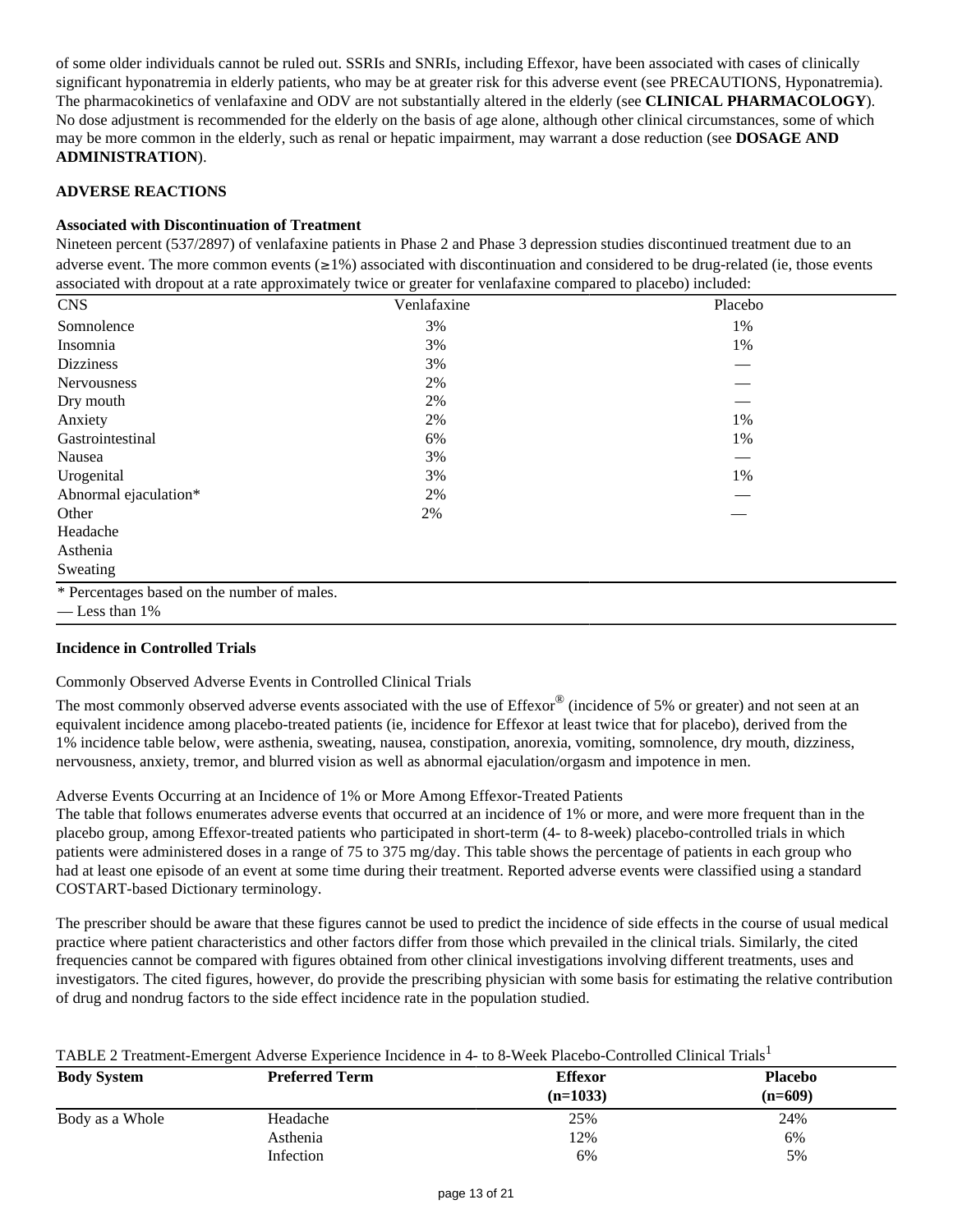|                          | Chills                      | 3%                  |                |
|--------------------------|-----------------------------|---------------------|----------------|
|                          | Chest pain                  | 2%                  | 1%             |
|                          | Trauma                      | 2%                  | 1%             |
| Cardiovascular           | Vasodilatation              | 4%                  | 3%             |
|                          | Increased blood pressure/   | 2%                  |                |
|                          | hypertension                | $2\%$               |                |
|                          | Tachycardia                 | 1%                  |                |
|                          | Postural hypotension        |                     |                |
|                          |                             | 12%                 | 3%             |
| Dermatological           | Sweating<br>Rash            | 3%                  | 2%             |
|                          | Pruritus                    | 1%                  |                |
|                          |                             |                     |                |
| Gastrointestinal         | Nausea                      | 37%                 | 11%            |
|                          | Constipation                | 15%                 | 7%             |
|                          | Anorexia                    | 11%                 | $2\%$          |
|                          | Diarrhea                    | 8%                  | 7%             |
|                          | Vomiting                    | 6%                  | $2\%$          |
|                          | Dyspepsia                   | 5%                  | 4%             |
|                          | Flatulence                  | 3%                  | $2\%$          |
| Metabolic                | Weight loss                 | 1%                  |                |
| Nervous System           | Somnolence                  | 23%                 | 9%             |
|                          | Dry mouth                   | 22%                 | 11%            |
|                          | <b>Dizziness</b>            | 19%                 | 7%             |
|                          | Insomnia                    | 18%                 | 10%            |
|                          | Nervousness                 | 13%                 | 6%             |
|                          | Anxiety                     | 6%                  | 3%             |
|                          | Tremor                      | 5%                  | 1%             |
|                          | Abnormal dreams             | 4%                  | 3%             |
|                          | Hypertonia                  | 3%                  | 2%             |
|                          | Paresthesia                 | 3%                  | 2%             |
|                          | Libido decreased            | 2%                  |                |
|                          | Agitation                   | 2%                  |                |
|                          | Confusion                   | 2%                  | 1%             |
|                          | Thinking abnormal           | 2%                  | 1%             |
|                          | Depersonalization           | 1%                  |                |
|                          | Depression                  | 1%                  |                |
|                          | Urinary retention           | 1%                  |                |
|                          | Twitching                   | $1\%$               |                |
| Respiration              | Yawn                        | 3%                  |                |
| <b>Special Senses</b>    | <b>Blurred</b> vision       | 6%                  | $2\%$          |
|                          | Taste perversion            | 2%                  |                |
|                          | <b>Tinnitus</b>             | $2\%$               |                |
|                          | Mydriasis                   | $2\%$               |                |
| <b>Urogenital System</b> | Abnormal ejaculation/orgasm | $12\%$ <sup>2</sup> | $\sqrt{2}$     |
|                          | Impotence                   | $6\%^{2}$           | $\mathbf{r}^2$ |
|                          | Urinary frequency           |                     |                |
|                          | Urination impaired          | 3%                  | 2%             |
|                          | Orgasm disturbance          | 2%                  | $\overline{3}$ |
|                          |                             | $2\%^{3}$           |                |

 $1$  Events reported by at least 1% of patients treated with Effexor (venlafaxine hydrochloride) are included, and are rounded to the nearest %. Events for which the Effexor incidence was equal to or less than placebo are not listed in the table, but included the following: abdominal pain, pain, back pain, flu syndrome, fever, palpitation, increased appetite, myalgia, arthralgia, amnesia,

hypesthesia, rhinitis, pharyngitis, sinusitis, cough increased, and dysmenorrhea<sup>3</sup>.

— Incidence less than 1%.

<sup>2</sup> Incidence based on number of male patients.

<sup>3</sup> Incidence based on number of female patients.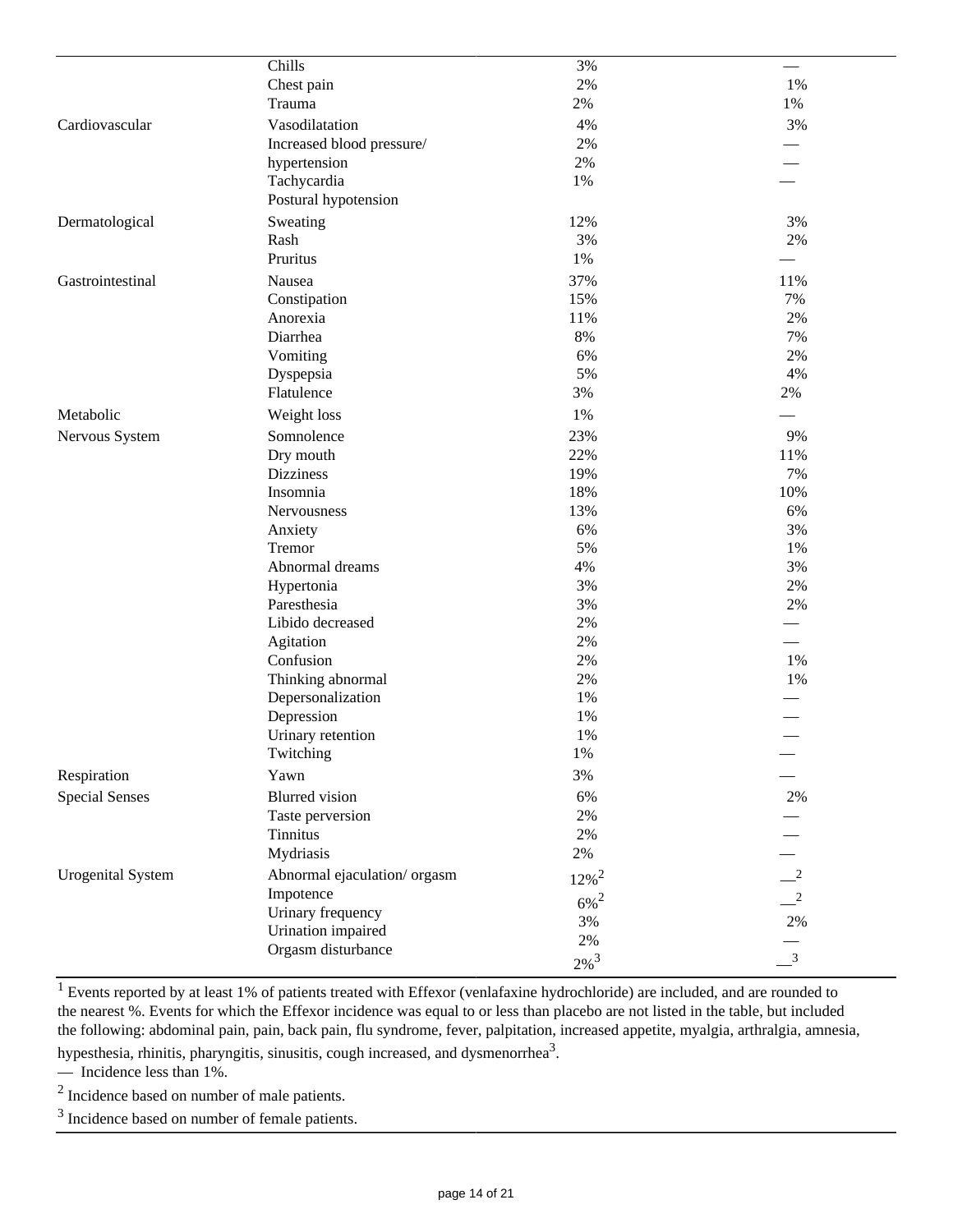### Dose Dependency of Adverse Events

 A comparison of adverse event rates in a fixed-dose study comparing Effexor (venlafaxine hydrochloride) 75, 225, and 375 mg/ day with placebo revealed a dose dependency for some of the more common adverse events associated with Effexor use, as shown in the table that follows. The rule for including events was to enumerate those that occurred at an incidence of 5% or more for at least one of the venlafaxine groups and for which the incidence was at least twice the placebo incidence for at least one Effexor group. Tests for potential dose relationships for these events (Cochran-Armitage Test, with a criterion of exact 2-sided p-value ≤ 0.05) suggested a dose-dependency for several adverse events in this list, including chills, hypertension, anorexia, nausea, agitation, dizziness, somnolence, tremor, yawning, sweating, and abnormal ejaculation.

## TABLE 3 Treatment-Emergent Adverse Experience Incidence in a Dose Comparison Trial

|                                    |                            |                | Effexor (mg/day) |                 |
|------------------------------------|----------------------------|----------------|------------------|-----------------|
| <b>Body System/ Preferred Term</b> |                            |                |                  |                 |
|                                    | <b>Placebo</b><br>$(n=92)$ | 75<br>$(n=89)$ | 225<br>$(n=89)$  | 375<br>$(n=88)$ |
| <b>Body as a Whole</b>             |                            |                |                  |                 |
| Abdominal pain                     | 3.3%                       | 3.4%           | 2.2%             | 8.0%            |
| Asthenia                           | 3.3%                       | 16.9%          | 14.6%            | 14.8%           |
| Chills                             | 1.1%                       | 2.2%           | 5.6%             | 6.8%            |
| Infection                          | 2.2%                       | 2.2%           | 5.6%             | 2.3%            |
| <b>Cardiovascular System</b>       |                            |                |                  |                 |
| Hypertension                       | 1.1%                       | 1.1%           | 2.2%             | 4.5%            |
| Vasodilatation                     | 0.0%                       | 4.5%           | 5.6%             | 2.3%            |
| <b>Digestive System</b>            |                            |                |                  |                 |
| Anorexia                           | 2.2%                       | 14.6%          | 13.5%            | 17.0%           |
| Dyspepsia                          | 2.2%                       | 6.7%           | 6.7%             | 4.5%            |
| Nausea                             | 14.1%                      | 32.6%          | 38.2%            | 58.0%           |
| Vomiting                           | 1.1%                       | 7.9%           | 3.4%             | 6.8%            |
| <b>Nervous System</b>              |                            |                |                  |                 |
| Agitation                          | 0.0%                       | 1.1%           | 2.2%             | 4.5%            |
| Anxiety                            | 4.3%                       | 11.2%          | 4.5%             | 2.3%            |
| <b>Dizziness</b>                   | 4.3%                       | 19.1%          | 22.5%            | 23.9%           |
| Insomnia                           | 9.8%                       | 22.5%          | 20.2%            | 13.6%           |
| Libido decreased                   | 1.1%                       | 2.2%           | 1.1%             | 5.7%            |
| Nervousness                        | 4.3%                       | 21.3%          | 13.5%            | 12.5%           |
| Somnolence                         | 4.3%                       | 16.9%          | 18.0%            | 26.1%           |
| Tremor                             | 0.0%                       | 1.1%           | 2.2%             | 10.2%           |
| <b>Respiratory System</b>          |                            |                |                  |                 |
| Yawn                               | 0.0%                       | 4.5%           | 5.6%             | 8.0%            |
| <b>Skin and Appendages</b>         |                            |                |                  |                 |
| Sweating                           | 5.4%                       | 6.7%           | 12.4%            | 19.3%           |
| <b>Special Senses</b>              |                            |                |                  |                 |
| Abnormality                        |                            |                |                  |                 |
| of accommodation                   | 0.0%                       | 9.1%           | 7.9%             | 5.6%            |
| <b>Urogenital System</b>           |                            |                |                  |                 |
| Abnormal ejaculation/orgasm        | 0.0%                       | 4.5%           | 2.2%             | 12.5%           |
| Impotence                          | 0.0%                       | 5.8%           | 2.1%             | 3.6%            |
| (Number of men)                    | $(n=63)$                   | $(n=52)$       | $(n=48)$         | $(n=56)$        |

Adaptation to Certain Adverse Events

 Over a 6-week period, there was evidence of adaptation to some adverse events with continued therapy (eg, dizziness and nausea), but less to other effects (eg, abnormal ejaculation and dry mouth).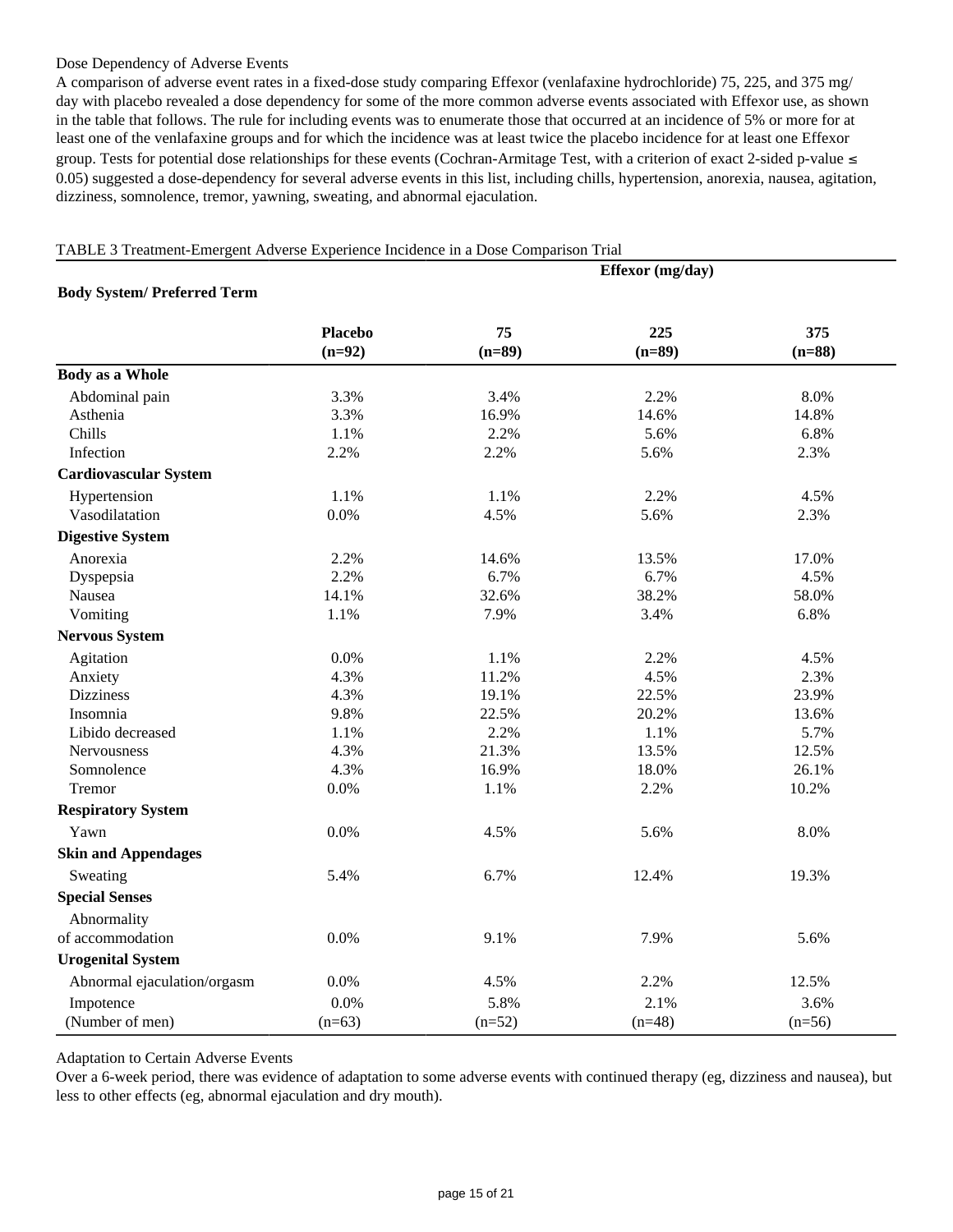## Vital Sign Changes

 Effexor (venlafaxine hydrochloride) treatment (averaged over all dose groups) in clinical trials was associated with a mean increase in pulse rate of approximately 3 beats per minute, compared to no change for placebo. In a flexible-dose study, with doses in the range of 200 to 375 mg/day and mean dose greater than 300 mg/day, the mean pulse was increased by about 2 beats per minute compared with a decrease of about 1 beat per minute for placebo.

 In controlled clinical trials, Effexor was associated with mean increases in diastolic blood pressure ranging from 0.7 to 2.5 mm Hg averaged over all dose groups, compared to mean decreases ranging from 0.9 to 3.8 mm Hg for placebo. However, there is a dose dependency for blood pressure increase (see **WARNINGS**).

## Laboratory Changes

 Of the serum chemistry and hematology parameters monitored during clinical trials with Effexor, a statistically significant difference with placebo was seen only for serum cholesterol. In premarketing trials, treatment with Effexor tablets was associated with a mean final on-therapy increase in total cholesterol of 3 mg/dL.

 Patients treated with Effexor tablets for at least 3 months in placebo-controlled 12-month extension trials had a mean final on-therapy increase in total cholesterol of 9.1 mg/dL compared with a decrease of 7.1 mg/dL among placebo-treated patients. This increase was duration dependent over the study period and tended to be greater with higher doses. Clinically relevant increases in serum cholesterol, defined as 1) a final on-therapy increase in serum cholesterol ≥50 mg/dL from baseline and to a value ≥261 mg/dL or 2) an average on-therapy increase in serum cholesterol ≥50 mg/dL from baseline and to a value ≥261 mg/dL, were recorded in 5.3% of venlafaxine-treated patients and 0.0% of placebo-treated patients (see **PRECAUTIONS-General-Serum Cholesterol Elevation**).

## ECG Changes

 In an analysis of ECGs obtained in 769 patients treated with Effexor and 450 patients treated with placebo in controlled clinical trials, the only statistically significant difference observed was for heart rate, ie, a mean increase from baseline of 4 beats per minute for Effexor. In a flexible-dose study, with doses in the range of 200 to 375 mg/day and mean dose greater than 300 mg/day, the mean change in heart rate was 8.5 beats per minute compared with 1.7 beats per minute for placebo (see **PRECAUTIONS, General, Use in Patients with Concomitant Illness**).

## **Other Events Observed During the Premarketing Evaluation of Venlafaxine**

 During its premarketing assessment, multiple doses of Effexor were administered to 2897 patients in Phase 2 and Phase 3 studies. In addition, in premarketing assessment of Effexor XR (the extended release form of venlafaxine), multiple doses were administered to 705 patients in Phase 3 major depressive disorder studies and Effexor was administered to 96 patients. During its premarketing assessment, multiple doses of Effexor XR were also administered to 1381 patients in Phase 3 GAD studies and 277 patients in Phase 3 Social Anxiety Disorder studies. The conditions and duration of exposure to venlafaxine in both development programs varied greatly, and included (in overlapping categories) open and double-blind studies, uncontrolled and controlled studies, inpatient (Effexor only) and outpatient studies, fixed-dose and titration studies. Untoward events associated with this exposure were recorded by clinical investigators using terminology of their own choosing. Consequently, it is not possible to provide a meaningful estimate of the proportion of individuals experiencing adverse events without first grouping similar types of untoward events into a smaller number of standardized event categories.

 In the tabulations that follow, reported adverse events were classified using a standard COSTART-based Dictionary terminology. The frequencies presented, therefore, represent the proportion of the 5356 patients exposed to multiple doses of either formulation of venlafaxine who experienced an event of the type cited on at least one occasion while receiving venlafaxine. All reported events are included except those already listed in Table 2 and those events for which a drug cause was remote. If the COSTART term for an event was so general as to be uninformative, it was replaced with a more informative term. It is important to emphasize that, although the events reported occurred during treatment with venlafaxine, they were not necessarily caused by it.

 Events are further categorized by body system and listed in order of decreasing frequency using the following definitions: **frequent**  adverse events are defined as those occurring on one or more occasions in at least 1/100 patients; **infrequent** adverse events are those occurring in 1/100 to 1/1000 patients; **rare** events are those occurring in fewer than 1/1000 patients.

 Body as a whole—**Frequent:** accidental injury, chest pain substernal, neck pain; **Infrequent:** face edema, intentional injury, malaise, moniliasis, neck rigidity, pelvic pain, photosensitivity reaction, suicide attempt, withdrawal syndrome; **Rare:** appendicitis, bacteremia, carcinoma, cellulitis.

 Cardiovascular system—**Frequent:** migraine; **Infrequent:** angina pectoris, arrhythmia, extrasystoles, hypotension, peripheral vascular disorder (mainly cold feet and/or cold hands), syncope, thrombophlebitis; **Rare:** aortic aneurysm, arteritis, first-degree atrioventricular block, bigeminy, bradycardia, bundle branch block, capillary fragility, cardiovascular disorder (mitral valve and circulatory disturbance), cerebral ischemia, coronary artery disease, congestive heart failure, heart arrest, mucocutaneous hemorrhage, myocardial infarct, pallor.

 Digestive system—**Frequent:** eructation; **Infrequent:** bruxism, colitis, dysphagia, tongue edema, esophagitis, gastritis, gastroenteritis, gastrointestinal ulcer, gingivitis, glossitis, rectal hemorrhage, hemorrhoids, melena, oral moniliasis, stomatitis, mouth ulceration; **Rare:** cheilitis, cholecystitis, cholelithiasis, duodenitis, esophageal spasm, hematemesis, gastrointestinal hemorrhage, gum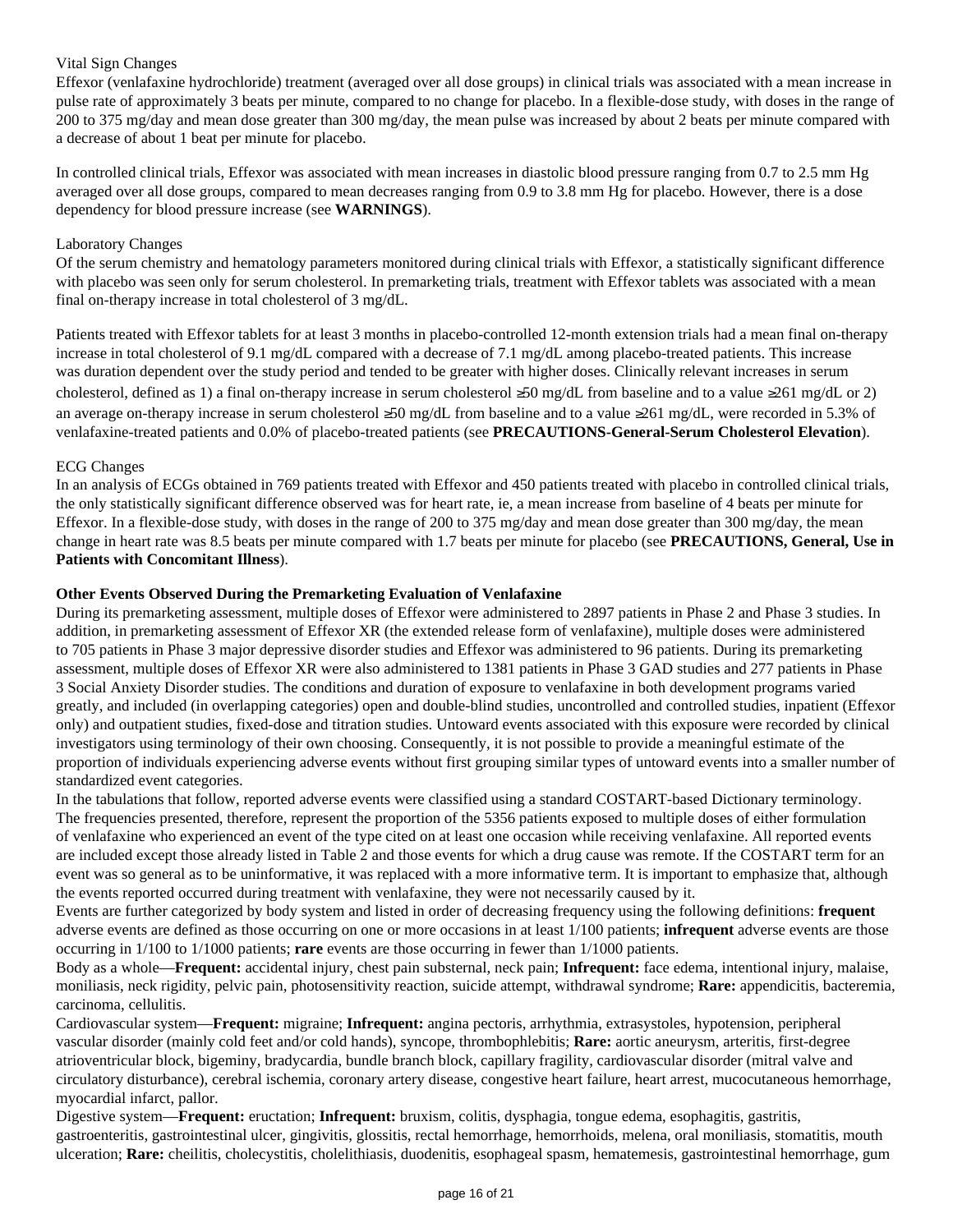hemorrhage, hepatitis, ileitis, jaundice, intestinal obstruction, parotitis, periodontitis, proctitis, increased salivation, soft stools, tongue discoloration.

Endocrine system—**Rare:** goiter, hyperthyroidism, hypothyroidism, thyroid nodule, thyroiditis.

 Hemic and lymphatic system—**Frequent:** ecchymosis; **Infrequent:** anemia, leukocytosis, leukopenia, lymphadenopathy, thrombocythemia, thrombocytopenia; **Rare:** basophilia, bleeding time increased, cyanosis, eosinophilia, lymphocytosis, multiple myeloma, purpura.

 Metabolic and nutritional—**Frequent:** edema, weight gain; **Infrequent:** alkaline phosphatase increased, dehydration, hypercholesteremia, hyperglycemia, hyperlipemia, hypokalemia, SGOT (AST) increased, SGPT (ALT) increased, thirst; **Rare:**  alcohol intolerance, bilirubinemia, BUN increased, creatinine increased, diabetes mellitus, glycosuria, gout, healing abnormal, hemochromatosis, hypercalcinuria, hyperkalemia, hyperphosphatemia, hyperuricemia, hypocholesteremia, hypoglycemia, hyponatremia, hypophosphatemia, hypoproteinemia, uremia.

 Musculoskeletal system—**Infrequent:** arthritis, arthrosis, bone pain, bone spurs, bursitis, leg cramps, myasthenia, tenosynovitis; **Rare:** pathological fracture, myopathy, osteoporosis, osteosclerosis, plantar fasciitis, rheumatoid arthritis, tendon rupture. Nervous system—**Frequent:** trismus, vertigo; **Infrequent:** akathisia, apathy, ataxia, circumoral paresthesia, CNS stimulation, emotional lability, euphoria, hallucinations, hostility, hyperesthesia, hyperkinesia, hypotonia, incoordination, libido increased, manic reaction, myoclonus, neuralgia, neuropathy, psychosis, seizure, abnormal speech, stupor; **Rare:** akinesia, alcohol abuse, aphasia, bradykinesia, buccoglossal syndrome, cerebrovascular accident, loss of consciousness, delusions, dementia, dystonia, facial paralysis, feeling drunk, abnormal gait, Guillain-Barre Syndrome, hyperchlorhydria, hypokinesia, impulse control difficulties, neuritis, nystagmus, paranoid reaction, paresis, psychotic depression, reflexes decreased, reflexes increased, suicidal ideation, torticollis. Respiratory system—**Frequent:** bronchitis, dyspnea; **Infrequent:** asthma, chest congestion, epistaxis, hyperventilation, laryngismus, laryngitis, pneumonia, voice alteration; **Rare:** atelectasis, hemoptysis, hypoventilation, hypoxia, larynx edema, pleurisy, pulmonary embolus, sleep apnea.

 Skin and appendages—**Infrequent:** acne, alopecia, brittle nails, contact dermatitis, dry skin, eczema, skin hypertrophy, maculopapular rash, psoriasis, urticaria; **Rare:** erythema nodosum, exfoliative dermatitis, lichenoid dermatitis, hair discoloration, skin discoloration, furunculosis, hirsutism, leukoderma, petechial rash, pustular rash, vesiculobullous rash, seborrhea, skin atrophy, skin striae. Special senses—**Frequent:** abnormality of accommodation, abnormal vision; **Infrequent:** cataract, conjunctivitis, corneal lesion, diplopia, dry eyes, eye pain, hyperacusis, otitis media, parosmia, photophobia, taste loss, visual field defect; **Rare:** blepharitis, chromatopsia, conjunctival edema, deafness, exophthalmos, glaucoma, retinal hemorrhage, subconjunctival hemorrhage, keratitis, labyrinthitis, miosis, papilledema, decreased pupillary reflex, otitis externa, scleritis, uveitis.

 Urogenital system—**Frequent:** metrorrhagia\*, prostatic disorder (prostatitis and enlarged prostate)\*, vaginitis\*; **Infrequent:**  albuminuria, amenorrhea\*, cystitis, dysuria, hematuria, leukorrhea\*, menorrhagia\*, nocturia, bladder pain, breast pain, polyuria, pyuria, urinary incontinence, urinary urgency, vaginal hemorrhage\*; **Rare:** abortion\*, anuria, balanitis\*, breast discharge, breast engorgement, breast enlargement, endometriosis\*, fibrocystic breast, calcium crystalluria, cervicitis\*, ovarian cyst\*, prolonged erection\*, gynecomastia (male)\*, hypomenorrhea\*, kidney calculus, kidney pain, kidney function abnormal, female lactation\*, mastitis, menopause\*, oliguria, orchitis\*, pyelonephritis, salpingitis\*, urolithiasis, uterine hemorrhage\*, uterine spasm\*, vaginal dryness\*.

\* Based on the number of men and women as appropriate.

## **Postmarketing Reports**

 Voluntary reports of other adverse events temporally associated with the use of venlafaxine that have been received since market introduction and that may have no causal relationship with the use of venlafaxine include the following: agranulocytosis, anaphylaxis, aplastic anemia, catatonia, congenital anomalies, impaired coordination and balance, CPK increased, deep vein thrombophlebitis, delirium, EKG abnormalities such as QT prolongation; cardiac arrhythmias including atrial fibrillation, supraventricular tachycardia, ventricular extrasystole, and rare reports of ventricular fibrillation and ventricular tachycardia, including torsade de pointes; toxic epidermal necrolysis/Stevens-Johnson Syndrome, erythema multiforme, extrapyramidal symptoms (including dyskinesia and tardive dyskinesia), angle-closure glaucoma, hemorrhage (including eye and gastrointestinal bleeding), hepatic events (including GGT elevation; abnormalities of unspecified liver function tests; liver damage, necrosis, or failure; and fatty liver), interstitial lung disease, involuntary movements, LDH increased, neuroleptic malignant syndrome-like events (including a case of a 10-year-old who may have been taking methylphenidate, was treated and recovered), neutropenia, night sweats, pancreatitis, pancytopenia, panic, prolactin increased, renal failure, rhabdomyolysis, serotonin syndrome, shock-like electrical sensations or tinnitus (in some cases, subsequent to the discontinuation of venlafaxine or tapering of dose), and syndrome of inappropriate antidiuretic hormone secretion (usually in the elderly).

 There have been reports of elevated clozapine levels that were temporally associated with adverse events, including seizures, following the addition of venlafaxine. There have been reports of increases in prothrombin time, partial thromboplastin time, or INR when venlafaxine was given to patients receiving warfarin therapy.

## **DRUG ABUSE AND DEPENDENCE**

## **Controlled Substance Class**

Effexor (venlafaxine hydrochloride) is not a controlled substance.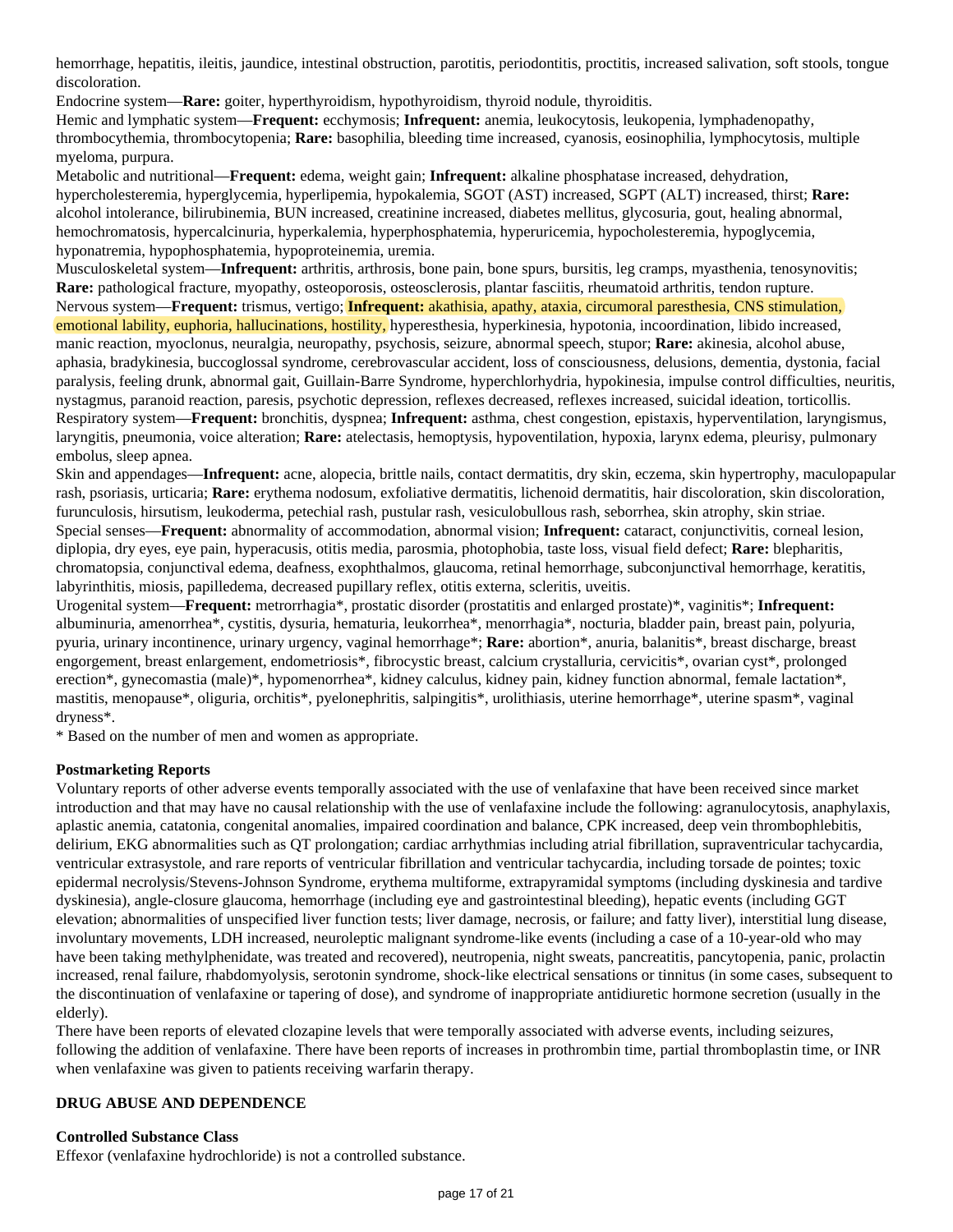## **Physical and Psychological Dependence**

 In vitro studies revealed that venlafaxine has virtually no affinity for opiate, benzodiazepine, phencyclidine (PCP), or N-methyl-D-aspartic acid (NMDA) receptors.

 Venlafaxine was not found to have any significant CNS stimulant activity in rodents. In primate drug discrimination studies, venlafaxine showed no significant stimulant or depressant abuse liability.

Discontinuation effects have been reported in patients receiving venlafaxine (see **DOSAGE AND ADMINISTRATION**).

 While Effexor has not been systematically studied in clinical trials for its potential for abuse, there was no indication of drug-seeking behavior in the clinical trials. However, it is not possible to predict on the basis of premarketing experience the extent to which a CNS active drug will be misused, diverted, and/or abused once marketed. Consequently, physicians should carefully evaluate patients for history of drug abuse and follow such patients closely, observing them for signs of misuse or abuse of Effexor (eg, development of tolerance, incrementation of dose, drug-seeking behavior).

## **OVERDOSAGE**

## **Human Experience**

 There were 14 reports of acute overdose with Effexor (venlafaxine hydrochloride), either alone or in combination with other drugs and/or alcohol, among the patients included in the premarketing evaluation. The majority of the reports involved ingestions in which the total dose of Effexor taken was estimated to be no more than several-fold higher than the usual therapeutic dose. The 3 patients who took the highest doses were estimated to have ingested approximately 6.75 g, 2.75 g, and 2.5 g. The resultant peak plasma levels of venlafaxine for the latter 2 patients were 6.24 and 2.35 µg/mL, respectively, and the peak plasma levels of Odesmethylvenlafaxine were 3.37 and 1.30  $\mu$ g/mL, respectively. Plasma venlafaxine levels were not obtained for the patient who ingested 6.75 g of venlafaxine. All 14 patients recovered without sequelae. Most patients reported no symptoms. Among the remaining patients, somnolence was the most commonly reported symptom. The patient who ingested 2.75 g of venlafaxine was observed to have 2 generalized convulsions and a prolongation of QTc to 500 msec, compared with 405 msec at baseline. Mild sinus tachycardia was reported in 2 of the other patients.

 In postmarketing experience, overdose with venlafaxine has occurred predominantly in combination with alcohol and/or other drugs. The most commonly reported events in overdosage include tachycardia, changes in level of consciousness (ranging from somnolence to coma), mydriasis, seizures, and vomiting. Electrocardiogram changes (eg, prolongation of QT interval, bundle branch block, QRS prolongation), ventricular tachycardia, bradycardia, hypotension, rhabdomyolysis, vertigo, liver necrosis, serotonin syndrome, and death have been reported.

 Published retrospective studies report that venlafaxine overdosage may be associated with an increased risk of fatal outcomes compared to that observed with SSRI antidepressant products, but lower than that for tricyclic antidepressants. Epidemiological studies have shown that venlafaxine-treated patients have a higher pre-existing burden of suicide risk factors than SSRI-treated patients. The extent to which the finding of an increased risk of fatal outcomes can be attributed to the toxicity of venlafaxine in overdosage as opposed to some characteristic(s) of venlafaxine-treated patients is not clear. Prescriptions for Effexor should be written for the smallest quantity of tablets consistent with good patient management, in order to reduce the risk of overdose.

## **Management of Overdosage**

 Treatment should consist of those general measures employed in the management of overdosage with any antidepressant. Ensure an adequate airway, oxygenation, and ventilation. Monitor cardiac rhythm and vital signs. General supportive and symptomatic measures are also recommended. Induction of emesis is not recommended. Gastric lavage with a large-bore orogastric tube with appropriate airway protection, if needed, may be indicated if performed soon after ingestion or in symptomatic patients. Activated charcoal should be administered. Due to the large volume of distribution of this drug, forced diuresis, dialysis, hemoperfusion and exchange transfusion are unlikely to be of benefit. No specific antidotes for venlafaxine are known.

 In managing overdosage, consider the possibility of multiple drug involvement. The physician should consider contacting a poison control center for additional information on the treatment of any overdose. Telephone numbers for certified poison control centers are listed in the *Physicians' Desk Reference (PDR).* 

## **DOSAGE AND ADMINISTRATION**

#### **Initial Treatment**

 The recommended starting dose for Effexor is 75 mg/day, administered in two or three divided doses, taken with food. Depending on tolerability and the need for further clinical effect, the dose may be increased to 150 mg/day. If needed, the dose should be further increased up to 225 mg/day. When increasing the dose, increments of up to 75 mg/day should be made at intervals of no less than 4 days. In outpatient settings there was no evidence of usefulness of doses greater than 225 mg/day for moderately depressed patients, but more severely depressed inpatients responded to a mean dose of 350 mg/day. Certain patients, including more severely depressed patients, may therefore respond more to higher doses, up to a maximum of 375 mg/day, generally in three divided doses  (see **PRECAUTIONS, General, Use in Patients with Concomitant Illness**).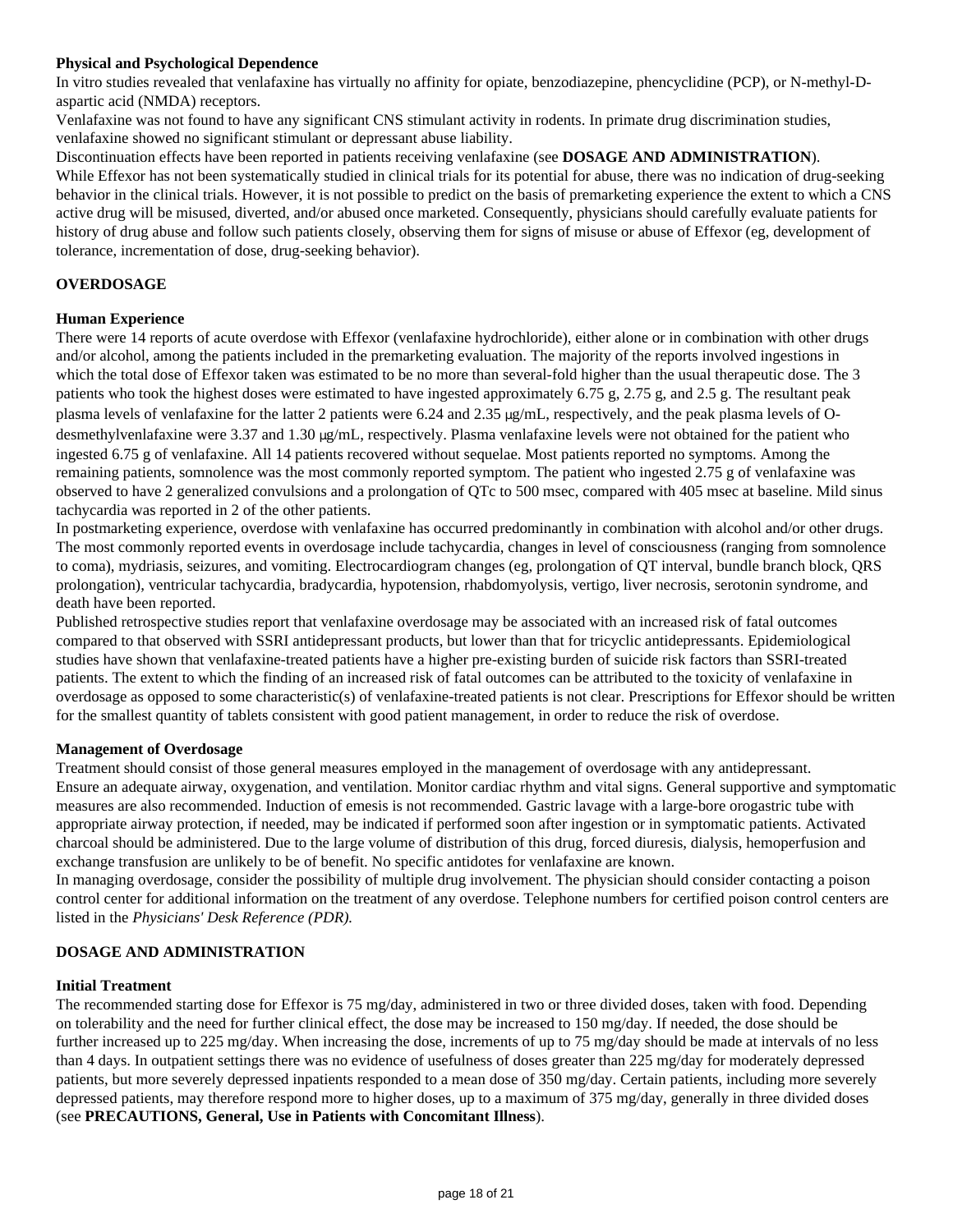## **Special Populations**

## Treatment of Pregnant Women During the Third Trimester

 Neonates exposed to Effexor, other SNRIs, or SSRIs, late in the third trimester have developed complications requiring prolonged hospitalization, respiratory support, and tube feeding (see **PRECAUTIONS**). When treating pregnant women with Effexor during the third trimester, the physician should carefully consider the potential risks and benefits of treatment. The physician may consider tapering Effexor in the third trimester.

## Dosage for Patients with Hepatic Impairment

 Given the decrease in clearance and increase in elimination half-life for both venlafaxine and ODV that is observed in patients with hepatic cirrhosis and mild and moderate hepatic impairment compared to normal subjects (see **CLINICAL PHARMACOLOGY**), it is recommended that the total daily dose be reduced by 50% in patients with mild to moderate hepatic impairment. Since there was much individual variability in clearance between subjects with cirrhosis, it may be necessary to reduce the dose even more than 50%, and individualization of dosing may be desirable in some patients.

## Dosage for Patients with Renal Impairment

 Given the decrease in clearance for venlafaxine and the increase in elimination half-life for both venlafaxine and ODV that is observed in patients with renal impairment (GFR = 10 to 70 mL/min) compared to normals (see **CLINICAL PHARMACOLOGY**), it is recommended that the total daily dose be reduced by 25% in patients with mild to moderate renal impairment. It is recommended that the total daily dose be reduced by 50% in patients undergoing hemodialysis. Since there was much individual variability in clearance between patients with renal impairment, individualization of dosing may be desirable in some patients.

## Dosage for Elderly Patients

 No dose adjustment is recommended for elderly patients on the basis of age. As with any antidepressant, however, caution should be exercised in treating the elderly. When individualizing the dosage, extra care should be taken when increasing the dose.

## **Maintenance Treatment**

 It is generally agreed that acute episodes of major depressive disorder require several months or longer of sustained pharmacological therapy beyond response to the acute episode. In one study, in which patients responding during 8 weeks of acute treatment with Effexor XR were assigned randomly to placebo or to the same dose of Effexor XR (75, 150, or 225 mg/day, qAM) during 26 weeks of maintenance treatment as they had received during the acute stabilization phase, longer-term efficacy was demonstrated. A second longer-term study has demonstrated the efficacy of Effexor in maintaining an antidepressant response in patients with recurrent depression who had responded and continued to be improved during an initial 26 weeks of treatment and were then randomly assigned to placebo or Effexor for periods of up to 52 weeks on the same dose (100 to 200 mg/day, on a b.i.d. schedule) (see **CLINICAL TRIALS**). Based on these limited data, it is not known whether or not the dose of Effexor/Effexor XR needed for maintenance treatment is identical to the dose needed to achieve an initial response. Patients should be periodically reassessed to determine the need for maintenance treatment and the appropriate dose for such treatment.

## **Discontinuing Effexor (venlafaxine hydrochloride)**

 Symptoms associated with discontinuation of Effexor, other SNRIs, and SSRIs, have been reported (see **PRECAUTIONS**). Patients should be monitored for these symptoms when discontinuing treatment. A gradual reduction in the dose rather than abrupt cessation is recommended whenever possible. If intolerable symptoms occur following a decrease in the dose or upon discontinuation of treatment, then resuming the previously prescribed dose may be considered. Subsequently, the physician may continue decreasing the dose but at a more gradual rate.

## **SWITCHING PATIENTS TO OR FROM A MONOAMINE OXIDASE INHIBITOR**

 At least 14 days should elapse between discontinuation of an MAOI and initiation of therapy with Effexor. In addition, at least 7 days should be allowed after stopping Effexor before starting an MAOI (see **CONTRAINDICATIONS** and **WARNINGS**).

## **HOW SUPPLIED**

Effexor<sup>®</sup> (venlafaxine hydrochloride) Tablets are available as follows:

- 25 mg, peach, shield-shaped tablet with "25" and a "**THE**" on one side and "701" on scored reverse side.
	- NDC 0008-0701-07, bottle of 30 tablets in unit of use package.
	- NDC 0008-0701-08, bottle of 60 tablets in unit of use package.
- 37.5 mg, peach, shield-shaped tablet with "37.5" and a "<sup>T</sup> " on one side and "781" on scored reverse side. NDC 0008-0781-07, bottle of 30 tablets in unit of use package. NDC 0008-0781-08, bottle of 60 tablets in unit of use package.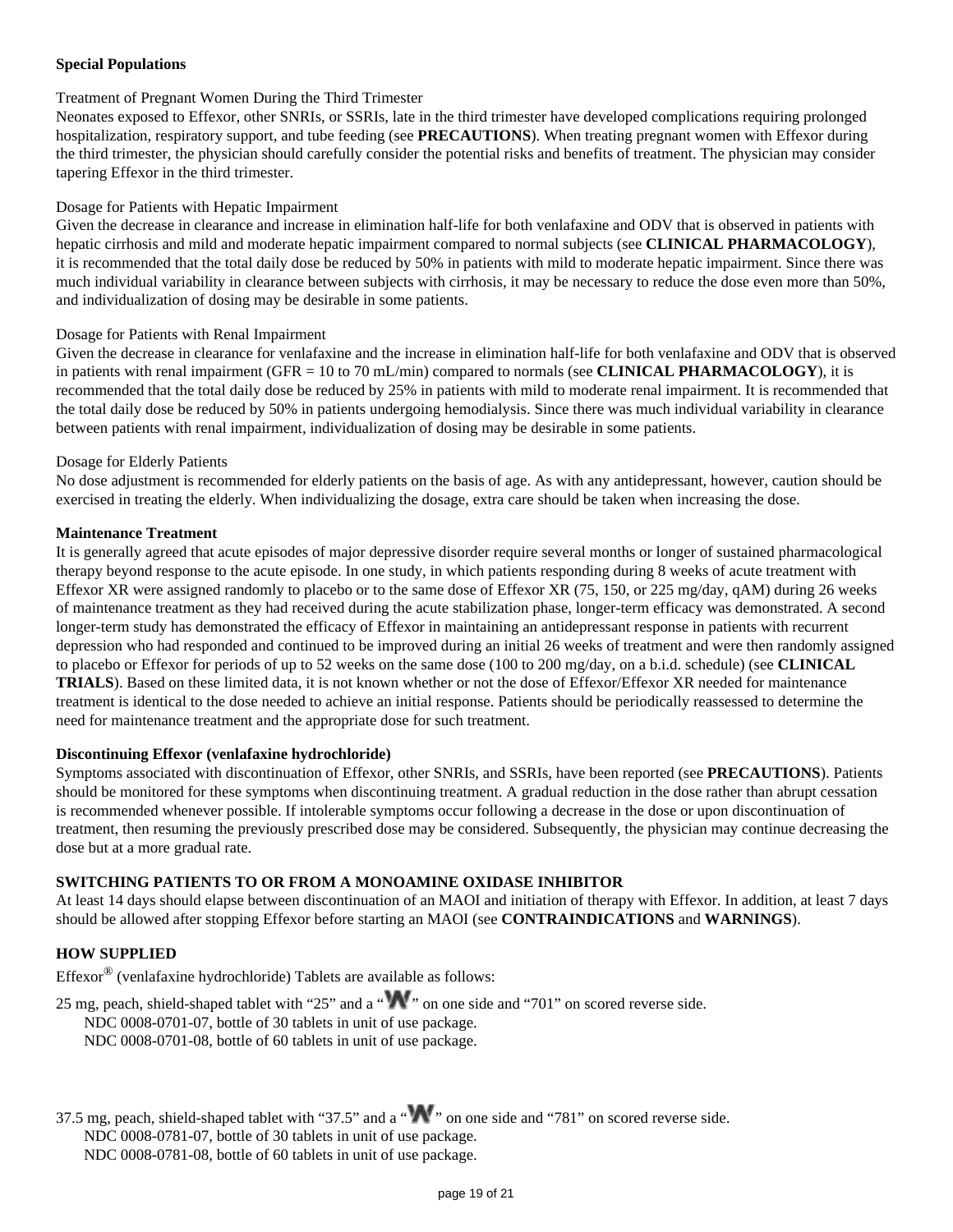50 mg, peach, shield-shaped tablet with "50" and a "**T"**" on one side and "703" on scored reverse side. NDC 0008-0703-07, bottle of 30 tablets in unit of use package. NDC 0008-0703-08, bottle of 60 tablets in unit of use package.

75 mg, peach, shield-shaped tablet with "75" and a "**THE**" on one side and "704" on scored reverse side. NDC 0008-0704-07, bottle of 30 tablets in unit of use package. NDC 0008-0704-08, bottle of 60 tablets in unit of use package.

100 mg, peach, shield-shaped tablet with "100" and a "<sup>"</sup>" on one side and "705" on scored reverse side. NDC 0008-0705-07, bottle of 20 tablets in unit of use package. NDC 0008-0705-08, bottle of 60 tablets in unit of use package.

 The appearance of these tablets is a trademark of Wyeth Pharmaceuticals.  **Store at controlled room temperature 20**° **to 25**°**C (68**° **to 77**°**F) in a dry place. Dispense in a well-closed container as defined in the USP.**  The unit of use package is intended to be dispensed as a unit. U.S. Patent Nos. 4,535,186, 5,916,923, and 6,444,708

## **Medication Guide**

# **Antidepressant Medicines, Depression and Other Serious Mental Illnesses, and Suicidal Thoughts or Actions**  Read the Medication Guide that comes with you or your family member's antidepressant medicine. This Medication Guide is only

 about the risk of suicidal thoughts and actions with antidepressant medicines. **Talk to your, or your family member's, healthcare provider about:** 

• all risks and benefits of treatment with antidepressant medicines

• all treatment choices for depression or other serious mental illness

What is the most important information I should know about antidepressant medicines, depression and other serious mental  **illnesses, and suicidal thoughts or actions?** 

 **1. Antidepressant medicines may increase suicidal thoughts or actions in some children, teenagers, and young adults within the first few months of treatment.** 

 **2. Depression and other serious mental illnesses are the most important causes of suicidal thoughts and actions. Some people may have a particularly high risk of having suicidal thoughts or actions.** These include people who have (or have a family history of) bipolar illness (also called manic-depressive illness) or suicidal thoughts or actions.

## **3. How can I watch for and try to prevent suicidal thoughts and actions in myself or a family member?**

 • Pay close attention to any changes, especially sudden changes, in mood, behaviors, thoughts, or feelings. This is very important when an antidepressant medicine is started or when the dose is changed.

• Call the healthcare provider right away to report new or sudden changes in mood, behavior, thoughts, or feelings.

 • Keep all follow-up visits with the healthcare provider as scheduled. Call the healthcare provider between visits as needed, especially if you have concerns about symptoms.

## **Call a healthcare provider right away if you or your family member has any of the following symptoms, especially if they are new, worse, or worry you:**

| dving<br>or<br>about suicide<br>sleeping<br>thous.<br>unsomnia.<br>minie<br>11I : |
|-----------------------------------------------------------------------------------|
|-----------------------------------------------------------------------------------|